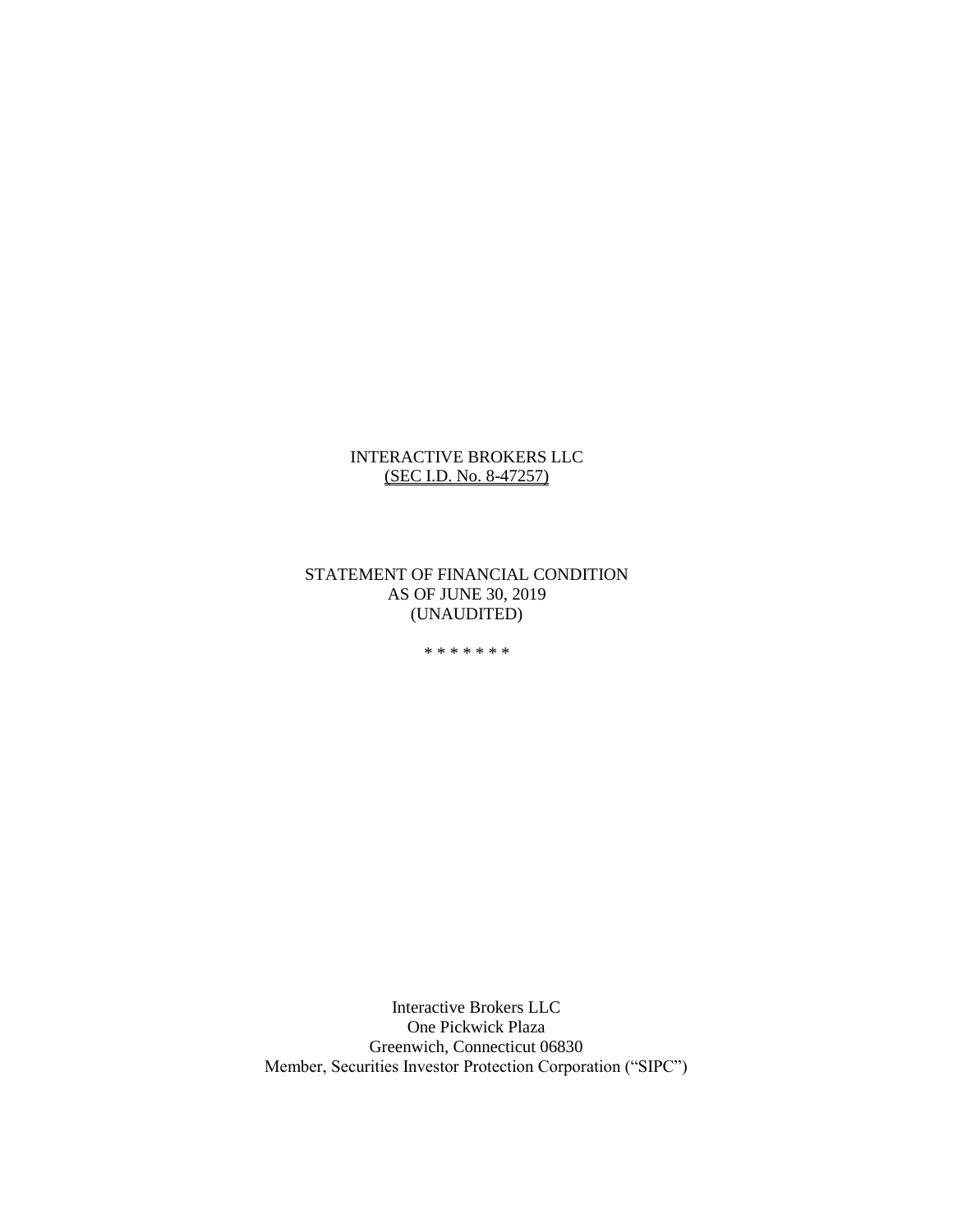# **INTERACTIVE BROKERS LLC**

## **Table of Contents**

| Unaudited Statement of Financial Condition.          |          |
|------------------------------------------------------|----------|
| Notes to Unaudited Statement of Financial Condition. | $2 - 23$ |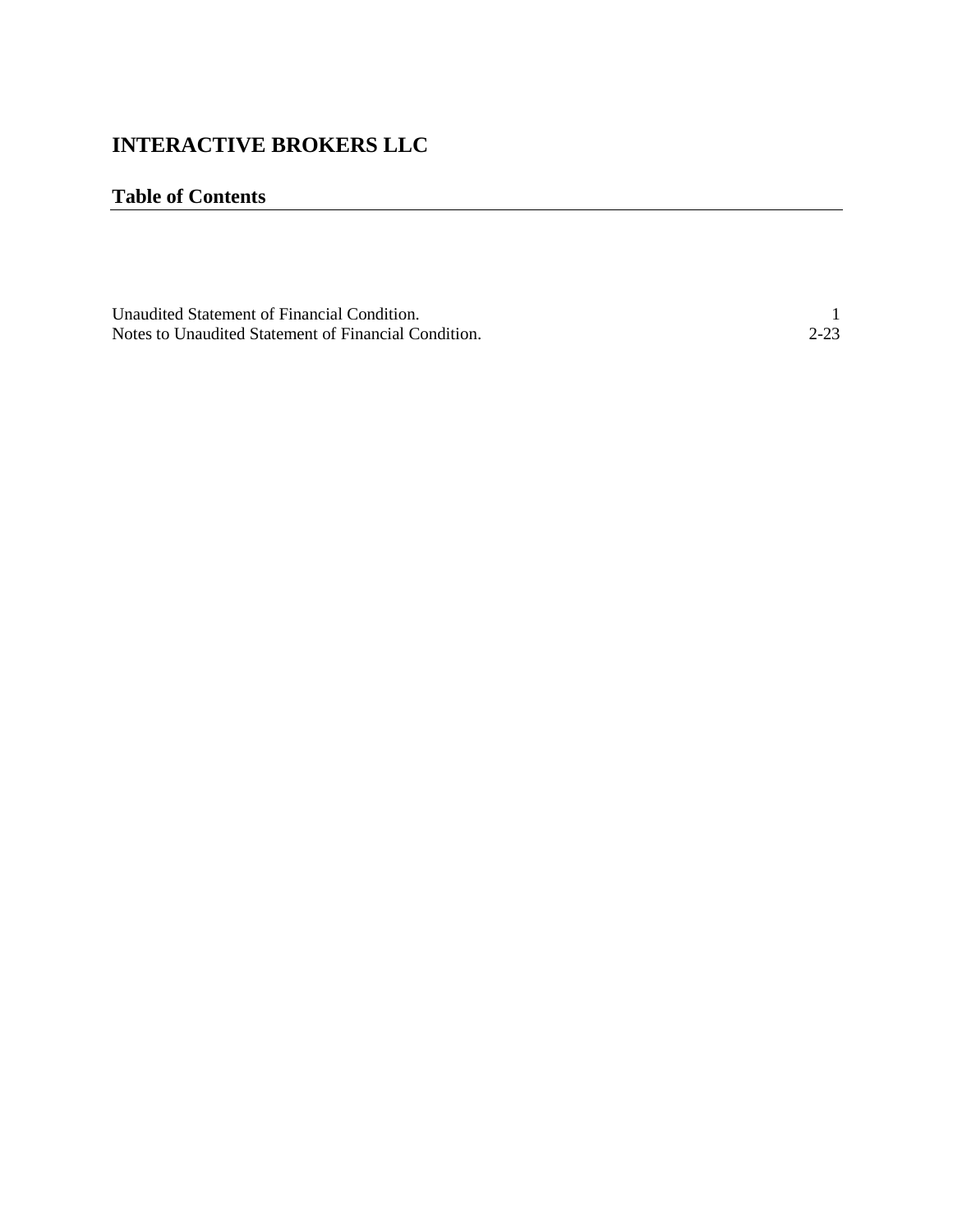As of June 30, 2019 *(Dollars in millions)*

| Assets                                                           |              |
|------------------------------------------------------------------|--------------|
| Cash and cash equivalents                                        | \$<br>2,299  |
| Cash - segregated for regulatory purposes                        | 2,428        |
| Securities - segregated for regulatory purposes                  | 20,273       |
| Securities borrowed                                              | 3,662        |
| Securities purchased under agreements to resell                  | 1,302        |
| Financial instruments owned, at fair value:                      |              |
| Financial instruments owned                                      | 568          |
| Financial instruments owned and pledged as collateral            | 38           |
| Total financial instruments owned, at fair value                 | 606          |
| Receivables                                                      |              |
| Customers (net of allowance for doubtful accounts of \$69)       | 24,299       |
| Brokers, dealers and clearing organizations                      | 564          |
| <b>Affiliates</b>                                                | 94           |
| Interest                                                         | 162          |
| Total receivables                                                | 25,119       |
| Other assets                                                     | 46           |
| Total assets                                                     | \$<br>55,735 |
| Liabilities and member's equity                                  |              |
| Liabilities                                                      |              |
| Short-term borrowings                                            | \$<br>14     |
| Payables to customers                                            | 45,811       |
| Securities loaned                                                | 3,694        |
| Securities sold under agreements to repurchase                   | 15           |
| Financial instruments sold, but not yet purchased, at fair value | 12           |
| Other payables                                                   |              |
| Brokers, dealers and clearing organizations                      | 275          |
| Accounts payable, accrued expenses and other liabilities         | 70           |
| <b>Affiliates</b>                                                | 64           |
| Interest                                                         | 39           |
| Total other payables                                             | 448          |
| Total liabilities                                                | 49,994       |
| Members' capital                                                 | 5,741        |
| Total liabilities and members' capital                           | \$<br>55,735 |

See accompanying notes to the statement of financial condition.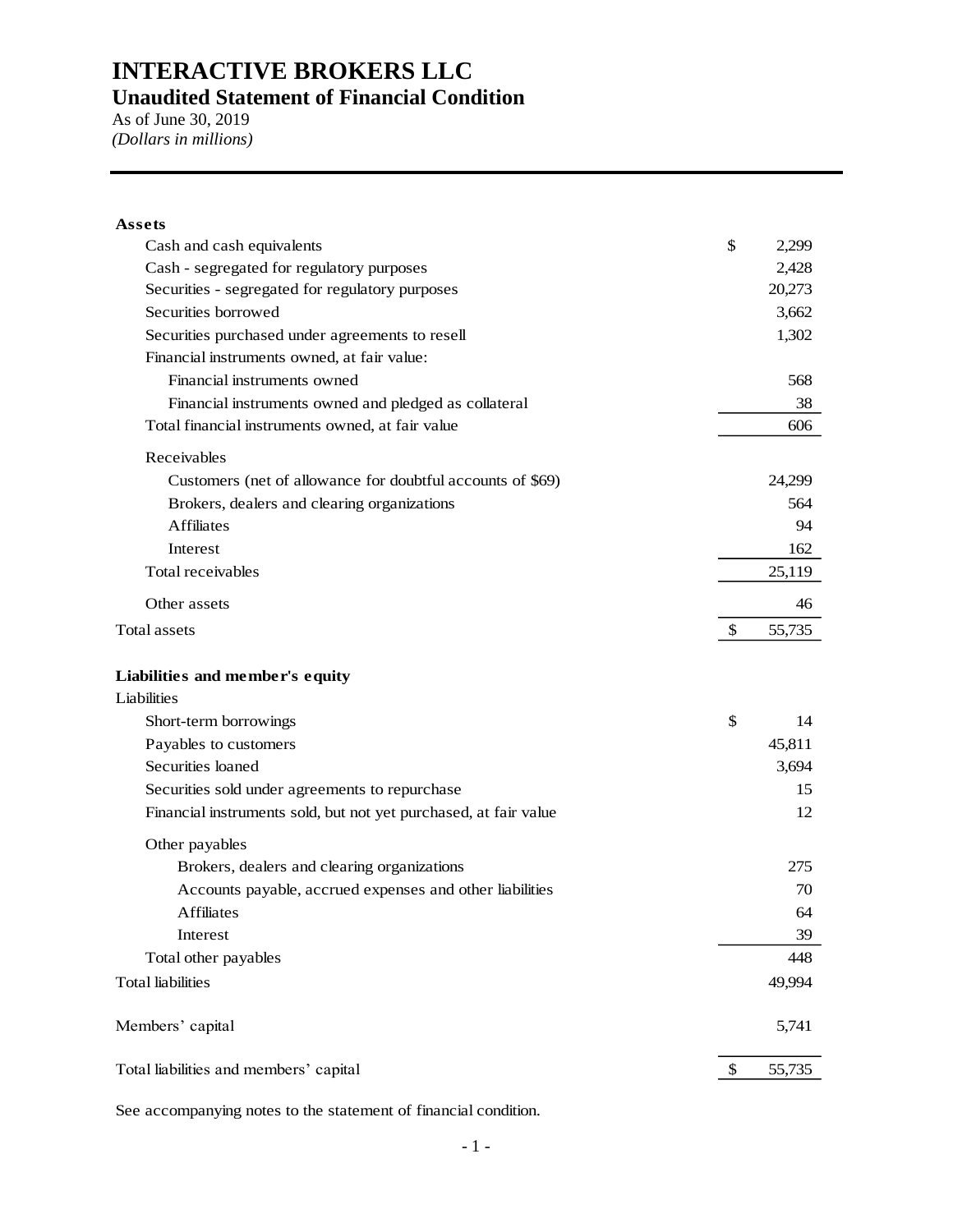As of June 30, 2019 *(Dollars in millions, except share data, unless otherwise noted)*

#### **1. Organization and Nature of Business**

Interactive Brokers LLC (the "Company"), a Connecticut limited liability company, is a broker-dealer registered under the Securities Exchange Act of 1934 (the "Exchange Act") with the Securities and Exchange Commission ("SEC") and is a member of the Financial Industry Regulatory Authority ("FINRA") and various securities and commodities exchanges. The Company is also a member of the National Futures Association ("NFA") and is registered with Commodity Futures Trading Commission ("CFTC") as a Futures Commission Merchant and a Foreign Exchange Dealer.

The Company executes and clears securities and commodities transactions for customers. Certain transactions are cleared through other clearing brokers. Accordingly, the Company carries securities accounts for customers and is subject to the requirements of Rule 15c3-3 under the Exchange Act (the "Customer Protection Rule") pertaining to the possession or control of customer-owned assets and reserve requirements. The Company carries customer commodities accounts and is subject to the segregation requirements of the Commodity Exchange Act. The Company is subject to the requirements of Rule 15c3-1 under the Exchange Act (the "Uniform Net Capital Rule") and the CFTC's minimum financial requirements (Regulations 1.17 and 5.7).

The Company is 99.9% owned by IBG LLC, (the "Parent"), a Connecticut limited liability company. The Company has several affiliates which are also majority owned by the Parent (see Note 7). The Parent and its subsidiaries, including the Company are consolidated into Interactive Brokers Group, Inc. ("IBG, Inc."), a publicly traded U.S. corporation.

## **2. Significant Accounting Policies**

## *Basis of Presentation*

This statement of financial condition is presented in U.S. dollars and has been prepared pursuant to accounting standards generally accepted in the U.S. ("U.S. GAAP").

## *Use of Estimates*

The preparation of financial statements in conformity with U.S. GAAP requires management to make estimates and assumptions that affect the reported amounts and disclosures in the statement of financial condition and accompanying notes. These estimates and assumptions are based on judgment and the best available information at the time. Therefore, actual results could differ materially from those estimates. Such estimates include the allowance for doubtful accounts, compensation accruals, and contingency reserves.

## *Fair Value*

Substantially all of the Company's assets and liabilities, including financial instruments, are carried at fair value based on published market prices and are marked to market, or are assets and liabilities which are short-term in nature and are carried at amounts that approximate fair value.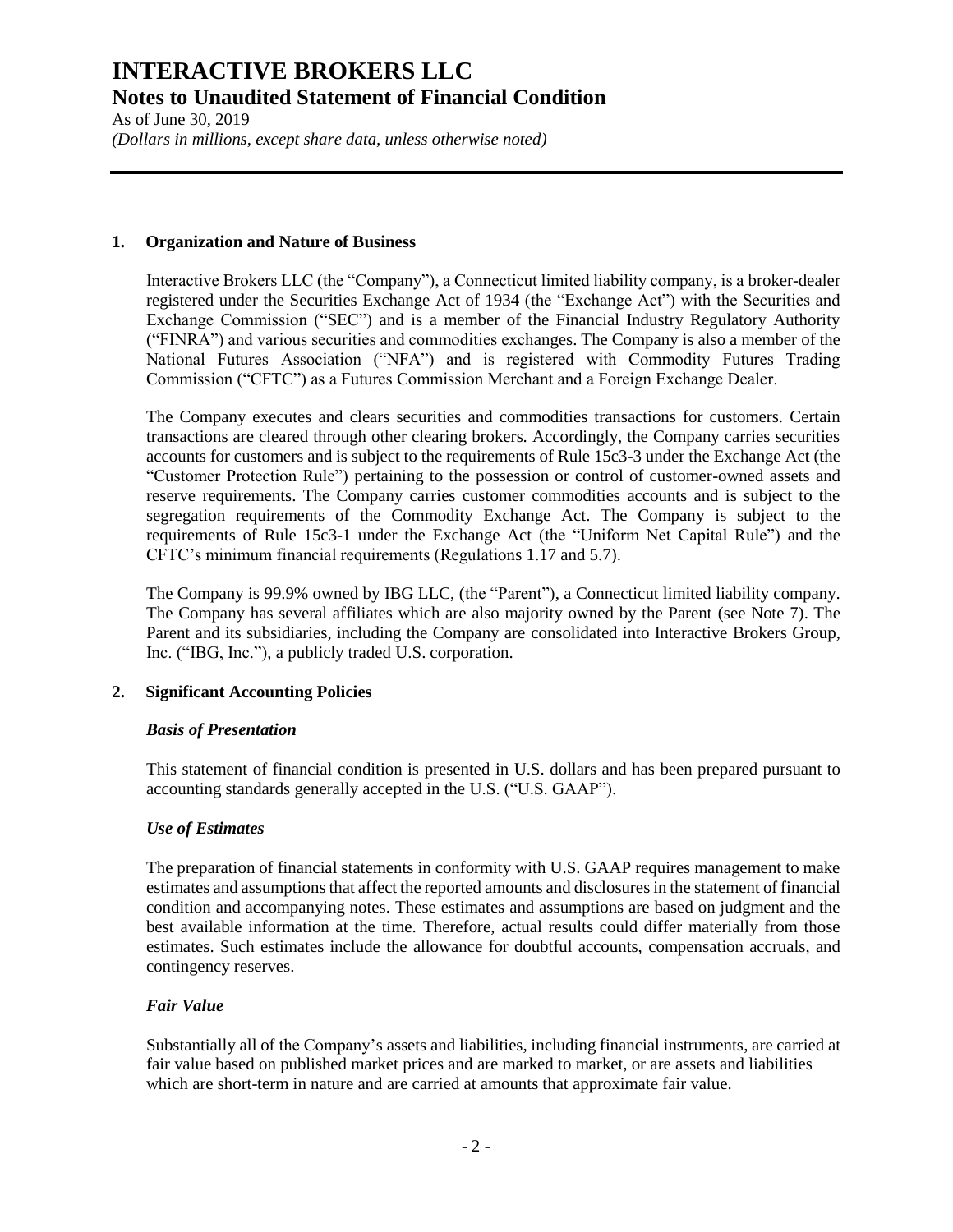As of June 30, 2019

*(Dollars in millions, except share data, unless otherwise noted)*

The Company applies the fair value hierarchy in accordance with Financial Accounting Standards Board ("FASB") Accounting Standards Codification ("ASC") Topic 820, "Fair Value Measurement" ("ASC Topic 820"), to prioritize the inputs to valuation techniques used to measure fair value. The hierarchy gives the highest priority to unadjusted quoted prices in active markets for identical assets and liabilities and the lowest priority to unobservable inputs.

The three levels of the fair value hierarchy are:

- Level 1 Unadjusted quoted prices in active markets that are accessible at the measurement date for identical, unrestricted assets or liabilities.
- Level 2 Quoted prices for similar assets in an active market, quoted prices in markets that are not considered to be active or financial instruments for which all significant inputs are observable, either directly or indirectly.
- Level 3 Prices or valuations that require inputs that are both significant to fair value measurement and unobservable.

Financial instruments owned, at fair value and financial instruments sold, but not yet purchased, at fair value are generally classified as Level 1 of the fair value hierarchy. The Company's Level 1 financial instruments, which are valued using quoted market prices as published by exchanges and clearing houses or otherwise broadly distributed in active markets, include listed stocks, options and U.S. government securities which are included in securities – segregated for regulatory purposes and in financial instruments owned and pledged as collateral in the statement of financial condition.

Currency forward contracts are valued using broadly distributed bank and broker prices, and are classified as Level 2 of the fair value hierarchy since inputs to their valuation can be generally corroborated by market data. Other securities that are not traded in active markets are also classified as Level 2 of the fair value hierarchy. Level 3 financial instruments are comprised of securities that have been delisted or otherwise are no longer tradeable in active markets and have been valued by the Company based on internal estimates.

## *Cash and Cash Equivalents*

Cash and cash equivalents consist of deposits with banks and all highly liquid investments, with maturities of three months or less, that are not segregated and deposited for regulatory purposes or to meet margin requirements at clearing houses.

## *Cash and Securities — Segregated for Regulatory Purposes*

As a result of customer activities, the Company is obligated by rules mandated by its primary regulators to segregate or set aside cash or qualified securities to satisfy such regulations, which have been promulgated to protect customer assets. At June 30, 2019, securities segregated for regulatory purposes consisted of U.S. government securities of \$3.8 billion and securities purchased under agreements to resell of \$16.5 billion, which amounts approximate fair value.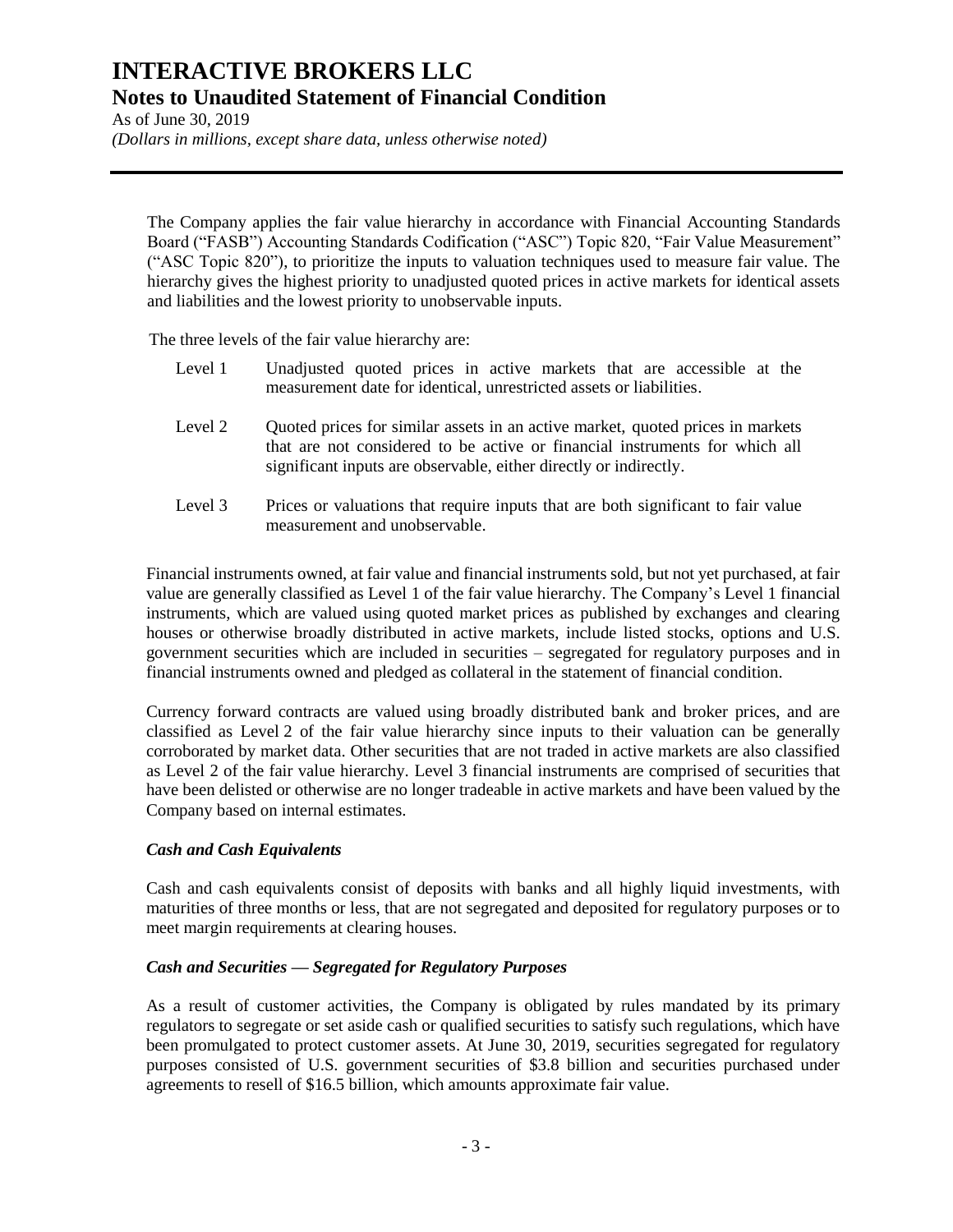As of June 30, 2019 *(Dollars in millions, except share data, unless otherwise noted)*

### *Securities Borrowed and Securities Loaned*

Securities borrowed and securities loaned are recorded at the amount of cash collateral advanced or received. Securities borrowed transactions require the Company to provide the counterparties with collateral, which may be in the form of cash or other securities. With respect to securities loaned, the Company receives collateral, which may be in the form of cash or other securities in an amount generally in excess of the fair value of the securities loaned. The Company monitors the market value of securities borrowed and loaned on a daily basis, with additional collateral obtained or refunded as permitted contractually. The Company's policy is to net, in the statement of financial condition, securities borrowed and securities loaned entered into with the same counterparty that meet the offsetting requirements prescribed in FASB ASC Topic 210-20, "Balance Sheet – Offsetting" ("ASC Topic 210-20").

### *Securities Purchased Under Agreements to Resell and Securities Sold Under Agreements to Repurchase*

Securities purchased under agreements to resell and securities sold under agreements to repurchase, which are reported as collateralized financing transactions, are recorded at contract value, which approximates fair value. To ensure that the fair value of the underlying collateral remains sufficient, the collateral is valued daily with additional collateral obtained or excess collateral returned, as permitted under contractual provisions. The Company's policy is to net, in the statement of financial condition, securities purchased under agreements to resell transactions and securities sold under agreements to repurchase transactions entered into with the same counterparty that meet the offsetting requirements prescribed in ASC Topic 210-20.

### *Financial Instruments Owned and Financial Instruments Sold, But Not Yet Purchased, at Fair Value*

Financial instrument transactions are accounted for on a trade date basis. Financial instruments owned and financial instruments sold, but not yet purchased are stated at fair value based upon quoted market prices. The Company's financial instruments pledged to counterparties where the counterparty has the right, by contract or custom, to sell or repledge the financial instruments are reported as financial instruments owned and pledged as collateral in the statement of financial condition.

The Company also enters into currency forward contracts. These transactions, which are also accounted for on a trade date basis, are agreements to exchange a fixed amount of one currency for a specified amount of a second currency at completion of the currency forward contract term. Unrealized mark-to-market gains and losses on currency forward contracts are included in financial instruments owned, at fair value or financial instruments sold, but not yet purchased, at fair value in the statement of financial condition.

#### *Currency Spot and Forward Contracts*

The Company enters into currency swap contracts for customer funds denominated in foreign currencies to obtain U.S. dollars, with a locked-in rate of return, for the purpose of making bank deposits denominated in U.S. dollars to satisfy regulatory segregation requirements and on behalf of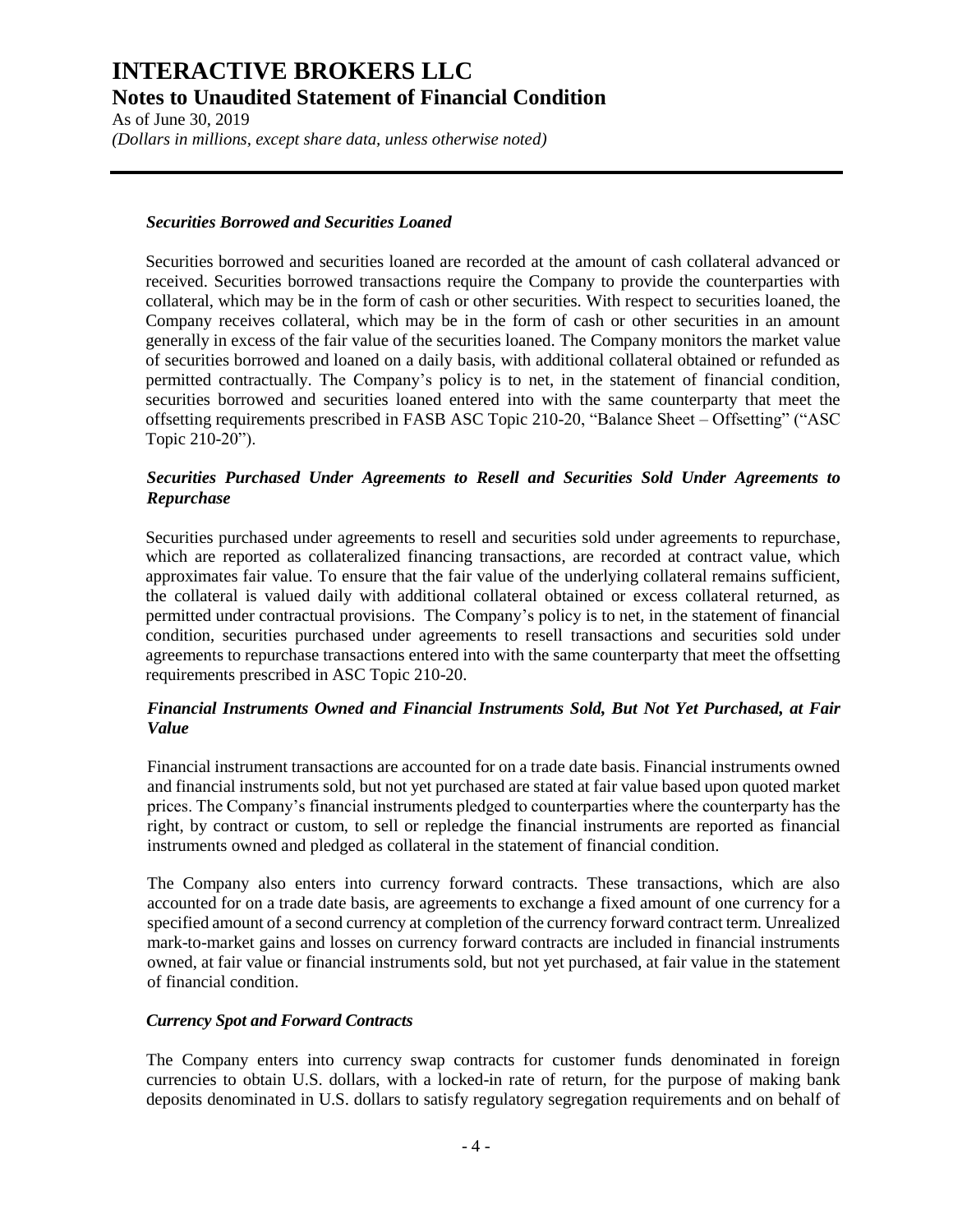As of June 30, 2019 *(Dollars in millions, except share data, unless otherwise noted)*

its affiliates. A currency swap contract is an agreement to exchange a fixed amount of one currency for a specified amount of a second currency at the outset and exchange back a specified amount at completion of the swap term (i.e., the forward contract). Interest rate differences, between currencies, are captured in the contractual swap rates. The Company also executes currency spot contracts on behalf of its customers and affiliates. These currency spot and forward transactions are recorded on a trade date basis at fair value based on distributed bank and broker prices. Included in receivables from and payables to brokers, dealers and clearing organizations are \$3 and \$0, respectively, which represent unsettled amounts of currency spot and forward contracts at June 30, 2019.

#### *Customer Receivables and Payables*

Customer securities transactions are recorded on a settlement date basis and customer commodities transactions are recorded on a trade date basis. Receivables from and payables to customers include amounts due on cash and margin transactions, including futures contracts transacted on behalf of customers. Securities owned by customers, including those that collateralize margin loans or other similar transactions, are not reported in the statement of financial condition.

Receivables from institutional non-cleared customers and payables for execution and clearing fees are included in other assets and accounts payable, accrued expenses and other liabilities, respectively, in the statement of financial condition.

#### *Receivables from and Payables to Brokers, Dealers and Clearing Organizations*

Receivables from and payables to brokers, dealers and clearing organizations include net receivables and payables from unsettled trades, including amounts related to futures and options on futures contracts executed on behalf of customers, amounts receivable for securities not delivered by the Company to the purchaser by the settlement date ("fails to deliver") and cash deposits. Payables to brokers, dealers and clearing organizations also include amounts payable for securities not received by the Company from a seller by the settlement date ("fails to receive").

#### *Property and Equipment*

Property and equipment, which are included in other assets in the statement of financial condition, consist of leasehold improvements, computer equipment, computer software, and office furniture and equipment.

Property and equipment are recorded at historical cost, less accumulated depreciation and amortization. Additions and improvements that extend the lives of assets are capitalized, while expenditures for repairs and maintenance are expensed as incurred. Depreciation and amortization are computed using the straight-line method. Equipment is depreciated over the estimated useful lives of the assets, while leasehold improvements are amortized over the lesser of the estimated economic useful life of the asset or the term of the lease. Computer equipment is depreciated over three to five years and office furniture and equipment are depreciated over five to seven years. Upon retirement or disposition of property and equipment, the cost and related accumulated depreciation are removed from the statement of financial condition. Fully depreciated (or amortized) assets are retired periodically throughout the year.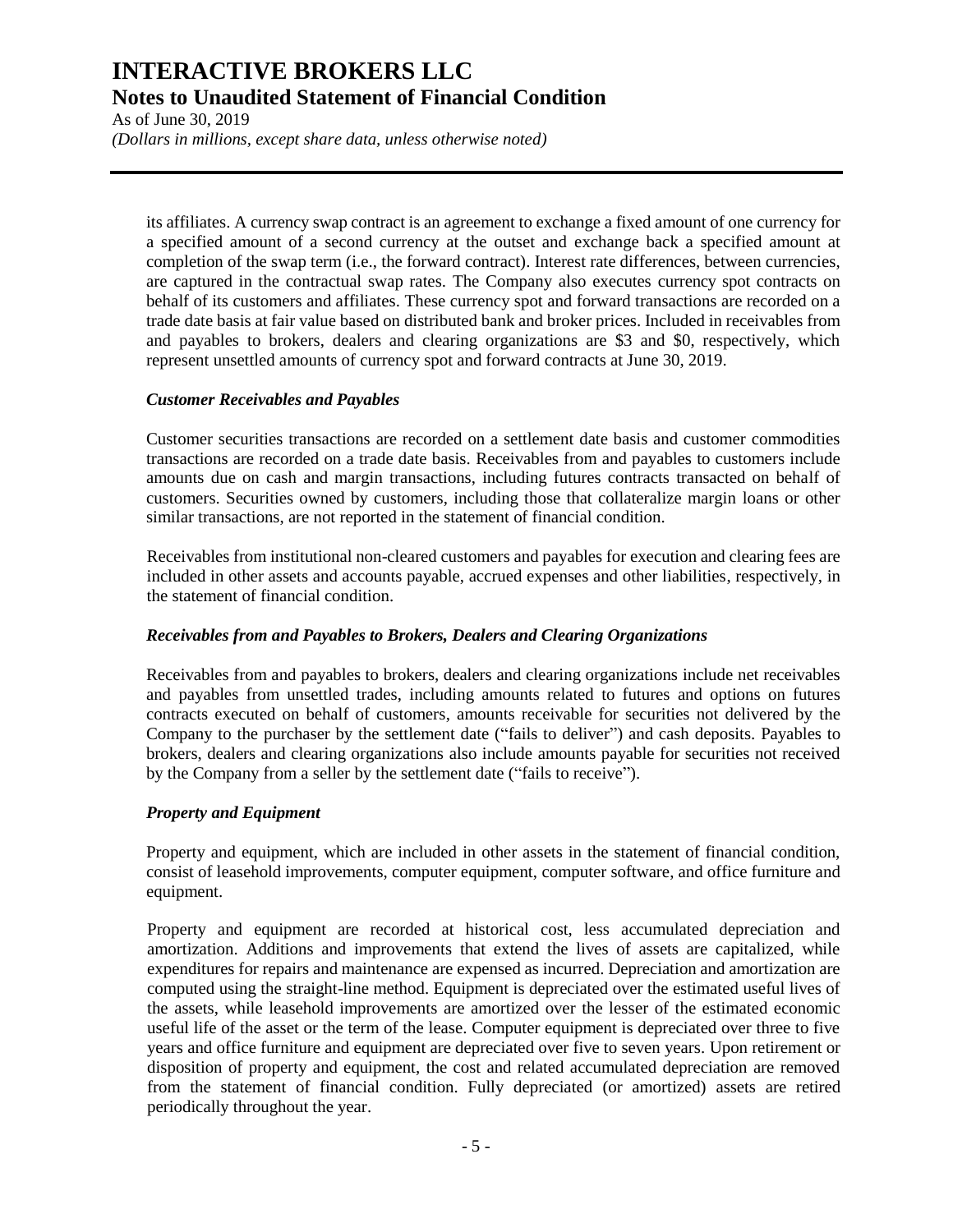As of June 30, 2019

*(Dollars in millions, except share data, unless otherwise noted)*

#### *Leases*

On January 1, 2019, the Company adopted FASB ASC Topic 842, "Leases," ("ASC Topic 842") which requires that a lessee recognize in the statement of financial condition a lease liability and a corresponding right-of-use asset, including for those leases that the Company currently classifies as operating leases. The right-of-use asset and the lease liability were initially measured using the present value of the remaining lease payments. ASC Topic 842 was implemented using a modified retrospective approach which resulted in no cumulative-effect adjustment in the opening balance of retained earnings as of January 1, 2019. As permitted under ASC Topic 842, the Company adopted the following practical expedients: (1) not to reassess whether an expired or non-lease contract that commenced before January 1, 2019 contained an embedded lease, (2) not to reassess the classification of existing leases, (3) not to determine whether initial direct costs related to existing leases should be capitalized under ASC Topic 842, and (4) not to separate lease and non-lease components.

The Company reviews all relevant contracts to determine if the contract contains a lease at its inception date. A contract contains a lease if the contract conveys to the company the right to control the use of an underlying asset for a period of time in exchange for consideration. If the Company determines that a contract contains a lease, it recognizes, in the statement of financial condition, a lease liability and a corresponding right-of-use asset on the commencement date of the lease. The lease liability is initially measured at the present value of the future lease payments over the lease term using the rate implicit in the lease or, if not readily determinable, the Company's secured incremental borrowing rate. An operating lease right-of-use asset is initially measured at the value of the lease liability minus any lease incentives and initial direct costs incurred plus any prepaid rent.

The Company's leases are classified as operating leases and consist of real estate leases for office space and data centers. Each lease liability is measured using the Company's secured incremental borrowing rate, which is based on an internally developed yield curve using interest rates of third parties' corporate debt issued with a similar risk profile as the Company and a duration similar to the lease term. The Company's leases have remaining terms of one to eight years, some of which include options to extend the lease term, and some of which include options to terminate the lease upon notice. The Company considers these options when determining the lease term used to calculate the right-ofuse asset and the lease liability when the Company is reasonably certain it will exercise such option.

The Company's operating leases contain both lease components and non-lease components. Non-lease components are distinct elements of a contract that are not related to securing the use of the underlying assets, such as common area maintenance and other management costs. The Company elected to measure the lease liability by combining the lease and non-lease components as a single lease component. As such, the Company includes the fixed payments and any payments that depend on a rate or index that relate to the lease and non-lease components in the measurement of the lease liability. Some of the non-lease components are variable in nature and not based on an index or rate, and as a result, are not included in the measurement of the right-of-use asset or lease liability.

#### *Stock-Based Compensation*

The Company follows FASB ASC Topic 718, "Compensation – Stock Compensation" ("ASC Topic 718"), to account for its employees' participation in IBG, Inc.'s stock-based compensation plans. ASC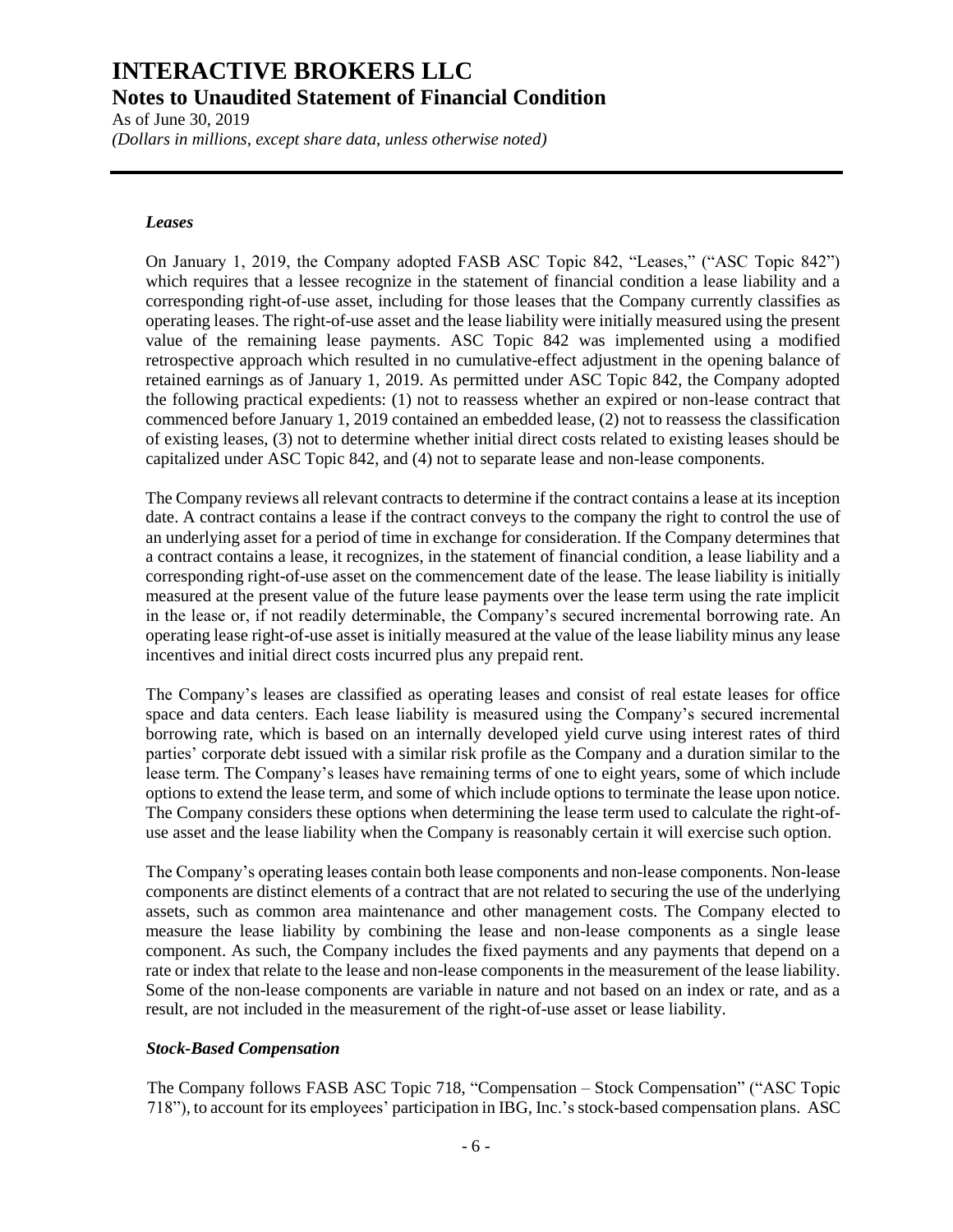As of June 30, 2019 *(Dollars in millions, except share data, unless otherwise noted)*

Topic 718 requires all share-based payments to employees to be recognized in the statement of financial condition using a fair value-based method. Grants, which are denominated in U.S. dollars, are communicated to employees in the year of grant, thereby establishing the fair value of each grant.

Awards granted under the stock-based compensation plans are subject to the plans' post-employment provisions in the event an employee ceases employment with the Company. The plans provide that employees who discontinue employment with the Company without cause and continue to meet the terms of the plans' post-employment provisions will be eligible to earn 50% of previously granted but not yet earned awards, unless the employee is over the age of 59, in which case the employee would be eligible to receive 100% of previously granted but not yet earned awards.

### *Recently Issued Accounting Pronouncements*

Following is a summary of recently issued FASB Accounting Standards Updates ("ASUs") that may affect the Company's statement of financial condition:

| ASU         | Affects                                                                                                                                                                                               | <b>Status</b>                                                                                                              |
|-------------|-------------------------------------------------------------------------------------------------------------------------------------------------------------------------------------------------------|----------------------------------------------------------------------------------------------------------------------------|
| ASU 2016-13 | Financial Instruments - Credit Losses (Topic 326):<br>Measurement of Credit Losses on Financial Instruments.                                                                                          | Effective for fiscal years beginning after<br>December 15, 2019, including interim<br>periods within those annual periods. |
| ASU 2018-13 | Fair Value Measurement (Topic 820): Disclosure<br>Framework-Changes to the Disclosure Requirements for<br>Fair Value Measurement.                                                                     | Effective for fiscal years beginning after<br>December 15, 2019, including interim<br>periods within those annual periods. |
| ASU 2018-15 | Intangibles—Goodwill and Other—Internal-Use Software<br>(Subtopic 350-40): Customer's Accounting for<br>Implementation Costs Incurred in a Cloud Computing<br>Arrangement That Is a Service Contract. | Effective for fiscal years beginning after<br>December 15, 2019, including interim<br>periods within those annual periods. |
| ASU 2019-04 | Codification Improvements to Topic 326, Financial Instruments<br>- Credit Losses, Topic 815, Derivatives and Hedging, and<br>Topic 825, Financial Instruments.                                        | Effective for fiscal years beginning after<br>December 15, 2019, including interim<br>periods within those annual periods. |
| ASU 2019-05 | Financial Instruments—Credit Losses (Topic 326): Targeted<br><b>Transition Relief.</b>                                                                                                                | Effective for fiscal years beginning after<br>December 15, 2019, including interim<br>periods within those annual periods. |

Adoption of the ASUs that became effective during 2019, prior to the issuance of the Company's statement of financial condition, had no material effect on the statement of financial condition, except as described in the notes to the statement of financial condition.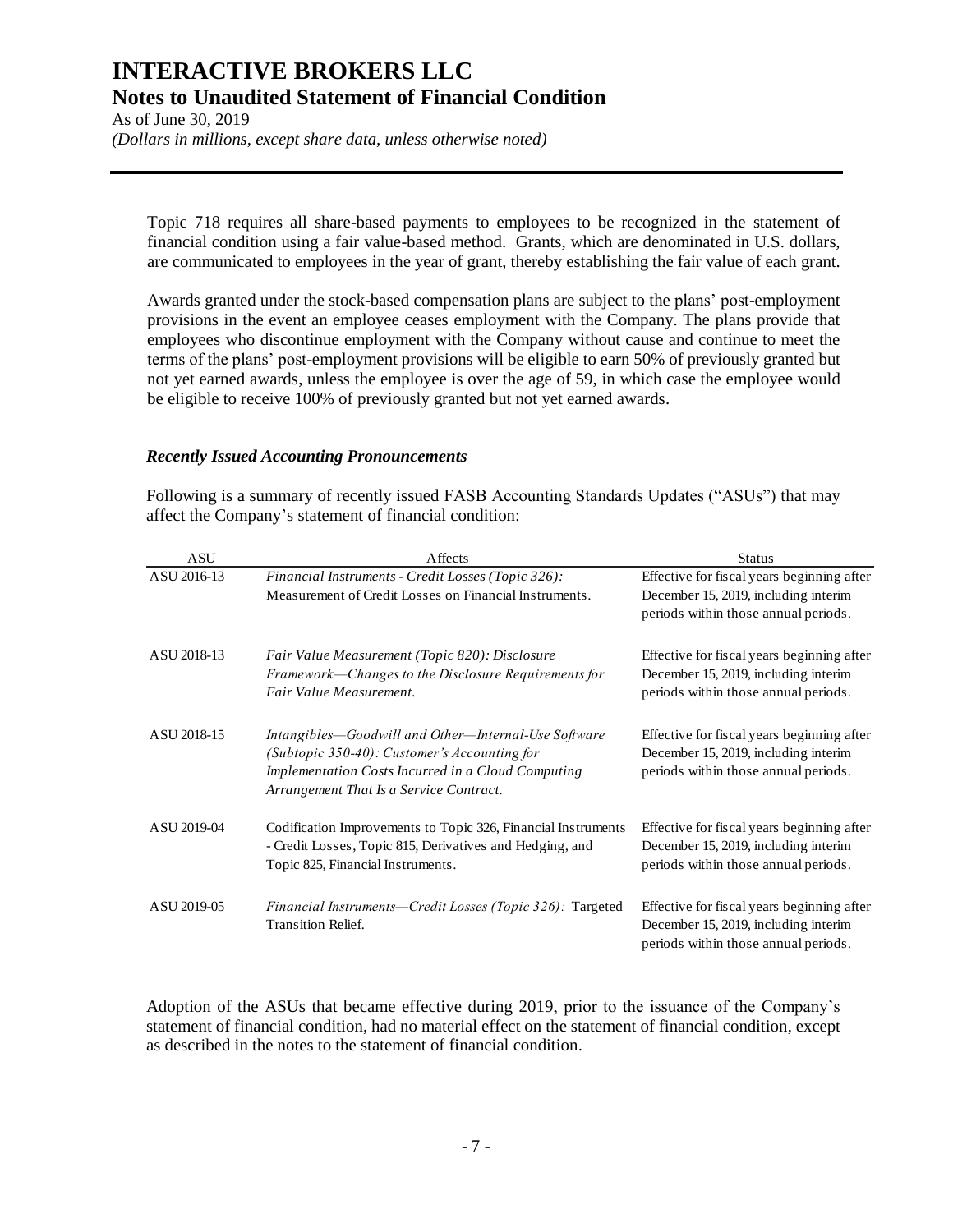As of June 30, 2019 *(Dollars in millions, except share data, unless otherwise noted)*

### **3. Trading Activities and Related Risks**

The Company's trading activities are comprised of providing securities brokerage services. Trading activities expose the Company to market and credit risks. These risks are managed in accordance with established risk management policies and procedures. To accomplish this, management has established a risk management process that includes:

- a regular review of the risk management process by executive management as part of its oversight role;
- defined risk management policies and procedures supported by a rigorous analytic framework; and
- articulated risk tolerance levels as defined by executive management that are regularly reviewed to ensure that the Company's risk-taking is consistent with its business strategy, its capital structure, and current and anticipated market conditions.

### *Market Risk*

The Company is exposed to various market risks. Exposures to market risks arise from foreign currency exchange rate fluctuations and changes in interest rates. The following discussion describes the types of market risk faced:

#### *Currency Risk*

Currency risk arises from the possibility that fluctuations in foreign exchange rates will impact the value of financial instruments. The Company manages this risk using spot (i.e., cash) currency transactions and currency forward contracts.

#### *Interest Rate Risk*

Interest rate risk arises from the possibility that changes in interest rates will affect the value of financial instruments. The Company is exposed to interest rate risk on cash and margin balances and fixed income securities. These risks are managed through investment policies and by entering into interest rate futures contracts, as needed.

#### *Credit Risk*

The Company is exposed to risk of loss if a customer, counterparty or issuer fails to perform its obligations under contractual terms ("default risk"). Both cash instruments and derivatives expose the Company to default risk. The Company has established policies and procedures for mitigating credit risk on principal transactions, including reviewing and establishing limits for credit exposure, maintaining collateral, and continually assessing the creditworthiness of counterparties.

The Company's credit risk is limited as contracts entered into are settled directly at securities and commodities clearing houses or are settled through member firms and banks with substantial financial and operational resources. Over-the-counter transactions, such as securities lending, are marked to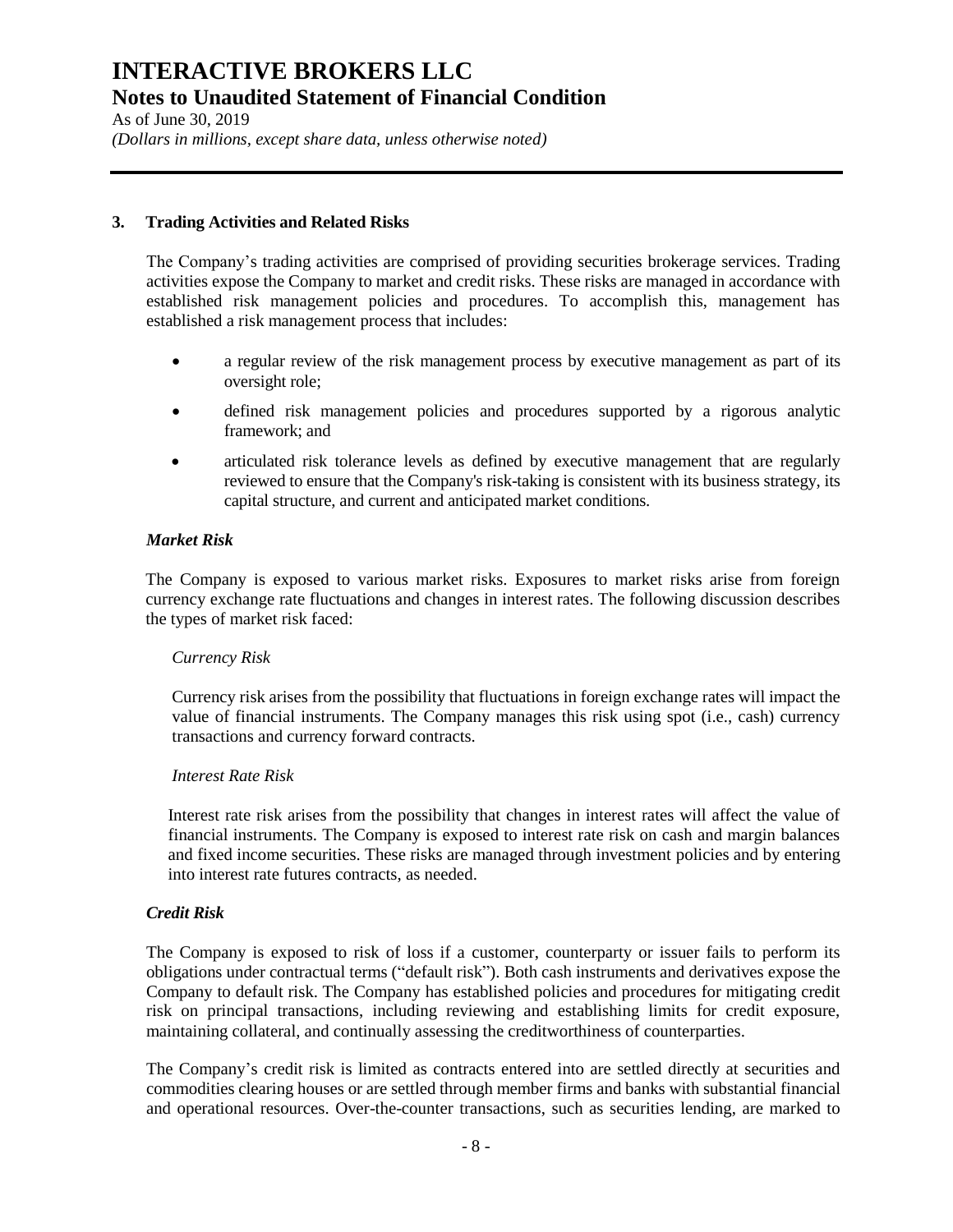As of June 30, 2019 *(Dollars in millions, except share data, unless otherwise noted)*

market daily and are conducted with counterparties that have undergone a thorough credit review. The Company seeks to control the risks associated with its customer margin activities by requiring customers to maintain collateral in compliance with regulatory and internal guidelines.

In the normal course of business, the Company executes, settles, and finances various customer securities transactions. Execution of these transactions includes the purchase and sale of securities which exposes the Company to default risk arising from the potential that customers or counterparties may fail to satisfy their obligations. In these situations, the Company may be required to purchase or sell financial instruments at unfavorable market prices to satisfy obligations to customers or counterparties. Liabilities to other brokers and dealers related to unsettled transactions (i.e., securities fails to receive) are recorded at the amount for which the securities were purchased, and are paid upon receipt of the securities from other brokers or dealers. In the case of aged securities fails to receive, the Company may purchase the underlying security in the market and seek reimbursement for any losses from the counterparty.

For cash management purposes, the Company enters into short-term securities purchased under agreements to resell and securities sold under agreements to repurchase transactions ("repos") in addition to securities borrowing and lending arrangements, all of which may result in credit exposure in the event the counterparty to a transaction is unable to fulfill its contractual obligations. Repos are collateralized by securities with a market value in excess of the obligation under the contract. Similarly, securities lending agreements are collateralized by deposits of cash or securities. The Company attempts to minimize credit risk associated with these activities by monitoring collateral values on a daily basis and requiring additional collateral to be deposited with or returned to the Company as permitted under contractual provisions.

#### *Concentrations of Credit Risk*

The Company's exposure to credit risk associated with its brokerage and other activities is measured on an individual counterparty basis, as well as by groups of counterparties that share similar attributes. Concentrations of credit risk can be affected by changes in political, industry or economic factors. To reduce the potential for risk concentration, credit limits are established and exposure is monitored in light of changing counterparty and market conditions. As of June 30, 2019, the Company did not have any material concentrations of credit risk outside the ordinary course of business.

#### *Off-Balance Sheet Risks*

The Company may be exposed to a risk of loss not reflected in the statement of financial condition to settle futures and certain over-the-counter contracts at contracted prices, which may require repurchase or sale of the underlying products in the market at prevailing prices. Accordingly, these transactions result in off-balance sheet risk as the Company's cost to liquidate such contracts may exceed the amounts reported in the Company's statement of financial condition.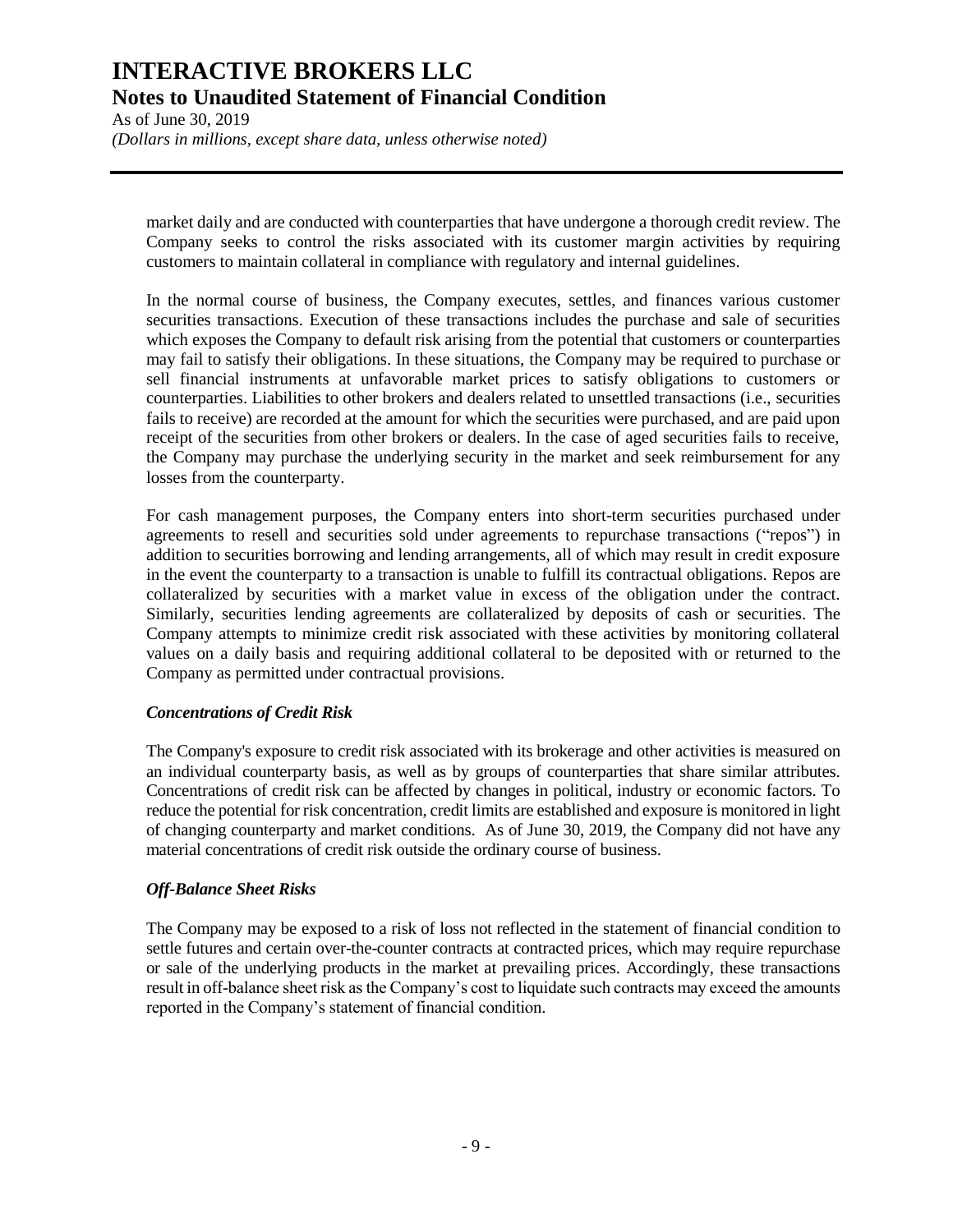As of June 30, 2019 *(Dollars in millions, except share data, unless otherwise noted)*

### **4. Financial Assets and Financial Liabilities**

#### *Financial Assets and Liabilities Measured at Fair Value on a Recurring Basis*

The following tables set forth, by level within the fair value hierarchy (see Note 2), financial assets and liabilities, measured at fair value on a recurring basis as of June 30, 2019. As required by ASC Topic 820, financial assets and financial liabilities are classified in their entirety based on the lowest level of input that is significant to the respective fair value measurement.

|                                                                  | Level 1 |         | Level 2 |               |    |                          | Level 3 | <b>Total</b> |  |
|------------------------------------------------------------------|---------|---------|---------|---------------|----|--------------------------|---------|--------------|--|
| Securities segregated for regulatory purposes                    | \$      | 3,756   | \$      |               | \$ | $\overline{\phantom{0}}$ | \$      | 3,756        |  |
| Financial instruments owned, at fair value                       |         |         |         |               |    |                          |         |              |  |
| Options                                                          |         | 563     |         |               |    |                          |         | 563          |  |
| U.S. government securities                                       |         | 38      |         |               |    |                          |         | 38           |  |
| Currency forward contracts                                       |         |         |         | 5             |    |                          |         | 5            |  |
|                                                                  |         | 4,357   |         | 5             | -S | -                        | S       | 4,362        |  |
|                                                                  |         | Level 1 |         | Level 2       |    | Level 3                  |         | <b>Total</b> |  |
| Financial instruments sold, but not yet purchased, at fair value |         |         |         |               |    |                          |         |              |  |
| Options                                                          | \$      | 10      | \$      |               | \$ |                          | \$      | 10           |  |
| Currency forward contracts                                       |         |         |         |               |    |                          |         | 2            |  |
|                                                                  | ¢       | 10      |         | $\mathcal{D}$ | \$ |                          |         | 12           |  |

There were no transfers of financial assets and financial liabilities between Levels 1 and 2 during the six month period ended June 30, 2019. The Company has no Level 3 assets.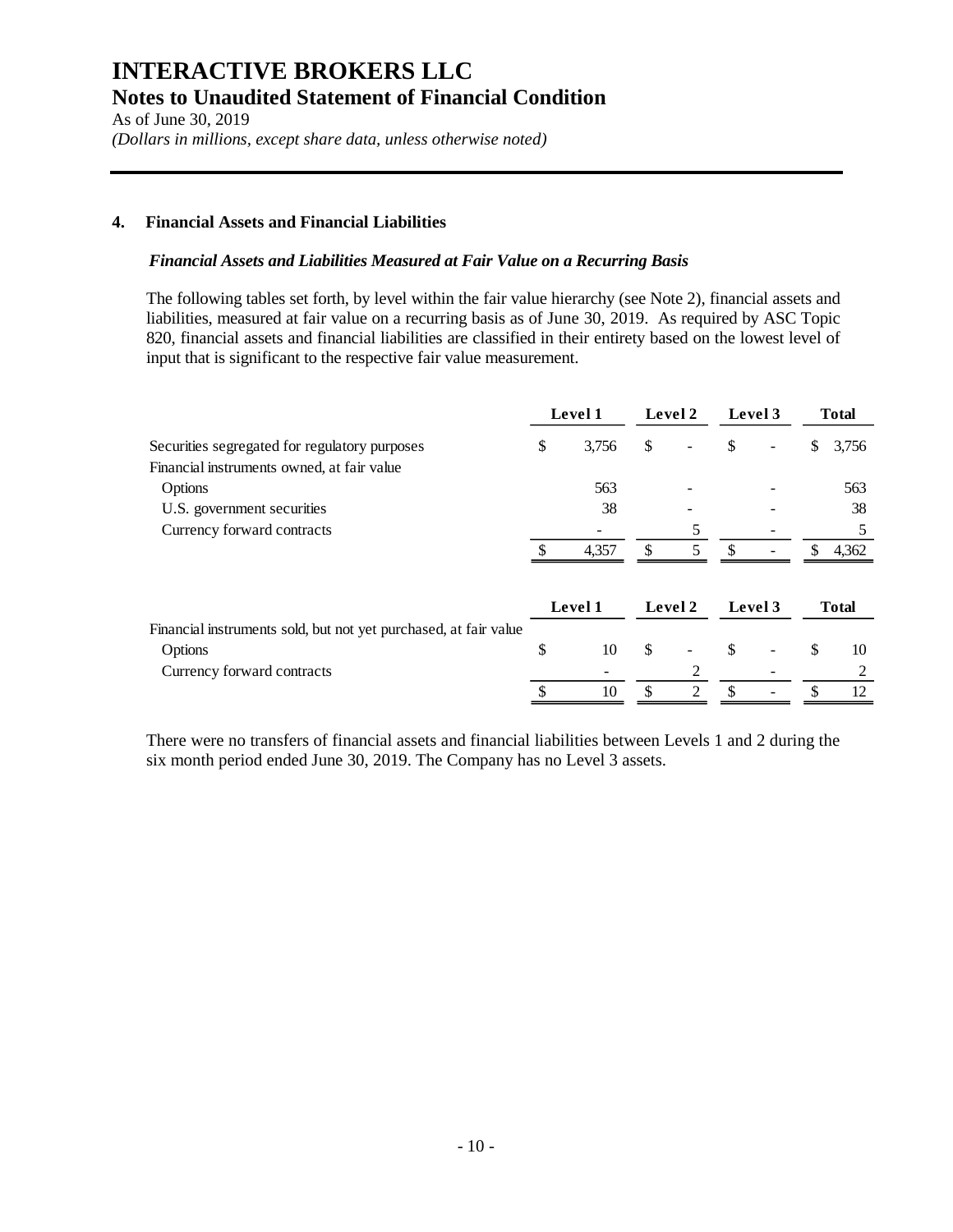As of June 30, 2019 *(Dollars in millions, except share data, unless otherwise noted)*

#### *Financial Assets and Financial Liabilities Not Measured at Fair Value*

The following table represents the carrying value, fair value and fair value hierarchy category of certain financial assets and liabilities that are not recorded at fair value in the Company's statement of financial condition as of June 30, 2019. The following table excludes all non-financial assets and liabilities.

|                                                              | <b>Carrying</b>     | Fair         |               |                |         |
|--------------------------------------------------------------|---------------------|--------------|---------------|----------------|---------|
|                                                              | <b>Value</b>        | Value        | Level 1       | Level 2        | Level 3 |
| Financial assets, not measured at fair value:                |                     |              |               |                |         |
| Cash and cash equivalents                                    | 2,299<br>\$.        | \$.<br>2,299 | \$<br>2,299   | \$             | \$      |
| Cash - segregated for regulatory purposes                    | 2,428               | 2,428        | 2,428         |                |         |
| Securities - segregated for regulatory purposes              | 16,517              | 16,517       |               | 16,517         |         |
| Securities borrowed                                          | 3,662               | 3,662        |               | 3,662          |         |
| Securities purchased under agreements to resell              | 1,302               | 1,302        |               | 1,302          |         |
| Receivables from customers                                   | 24,299              | 24,299       |               | 24,299         |         |
| Receivables from brokers, dealers and clearing organizations | 564                 | 564          |               | 564            |         |
| Receivables from affiliates                                  | 94                  | 94           |               | 94             |         |
| Interest receivable                                          | 162                 | 162          |               | 162            |         |
| Other assets                                                 | $\overline{c}$      | 2            |               | $\overline{c}$ |         |
| Total financial assets, not measured at fair value:          | \$51,329            | \$51,329     | 4,727<br>\$   | \$46,602       |         |
| Financial liabilities, not measured at fair value:           |                     |              |               |                |         |
| Short-term borrowings                                        | $\mathcal{S}$<br>14 | \$<br>14     | $\mathcal{S}$ | \$<br>14       | - \$    |
| Payables to customers                                        | 45,811              | 45,811       |               | 45,811         |         |
| Securities loaned                                            | 3,694               | 3,694        |               | 3,694          |         |
| Securities sold under agreements to repurchase               | 15                  | 15           |               | 15             |         |
| Payables to brokers, dealers and clearing organizations      | 275                 | 275          |               | 275            |         |
| Payables to affiliates                                       | 64                  | 64           |               | 64             |         |
| Interest payable                                             | 39                  | 39           |               | 39             |         |
| Total financial liabilities, not measured at fair value:     | \$49,912            | \$49,912     | \$            | \$49,912       | \$      |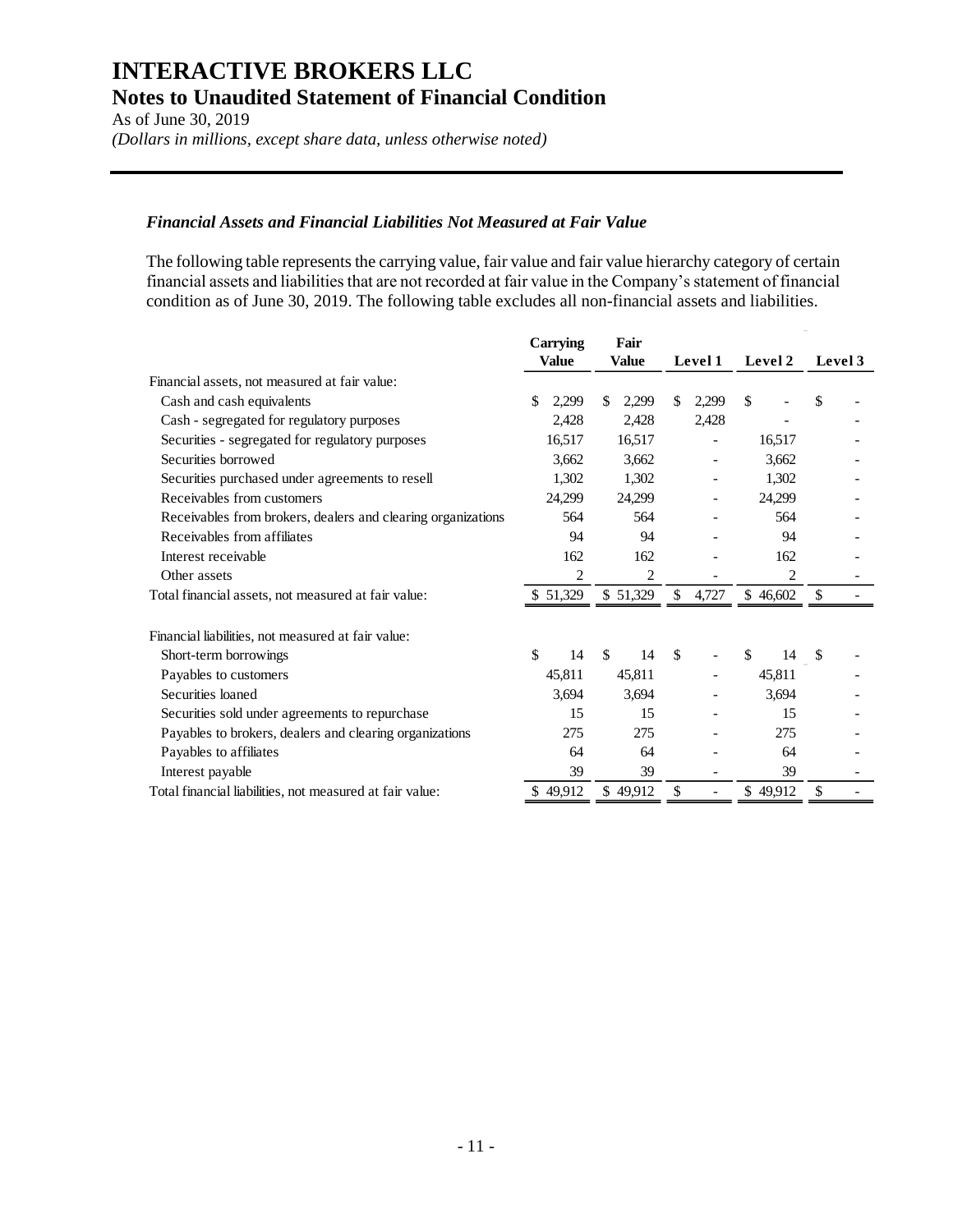As of June 30, 2019 *(Dollars in millions, except share data, unless otherwise noted)*

### *Netting of Financial Assets and Financial Liabilities*

The Company's policy is to net securities borrowed and securities loaned, and securities purchased under agreements to resell and securities sold under agreements to repurchase that meet the offsetting requirements prescribed in ASC Topic 210-20. In the tables below, the amounts of financial instruments that are not offset in the statement of financial condition, but could be netted against cash or financial instruments with specific counterparties under master netting agreements, according to the terms of the agreements, including clearing houses or over the counter currency forward contract counterparties, are presented to provide financial statement readers with the Company's net payable or receivable with counterparties for these financial instruments.

The following table sets forth the netting of financial assets and of financial liabilities as of June 30, 2019:

|                                                                                                                                                                   | <b>Gross</b><br><b>Amounts of</b><br><b>Financial</b><br>Assets and<br><b>Liabilities</b><br><b>Recognized</b> |                          |  |    |  |    |                          |    |                                |           | <b>Amounts</b><br>Offset in the<br><b>Statement of</b><br><b>Financial</b><br>Condition $2$ |  | <b>Net Amounts</b><br><b>Presented in</b><br>the Statement of<br><b>Financial</b><br>Condition |  | <b>Amounts Not Offset in</b><br>the Statement of<br><b>Financial Condition</b><br><b>Cash or Financial</b><br><b>Instruments</b> |  | <b>Net</b><br>Amount |
|-------------------------------------------------------------------------------------------------------------------------------------------------------------------|----------------------------------------------------------------------------------------------------------------|--------------------------|--|----|--|----|--------------------------|----|--------------------------------|-----------|---------------------------------------------------------------------------------------------|--|------------------------------------------------------------------------------------------------|--|----------------------------------------------------------------------------------------------------------------------------------|--|----------------------|
| Offsetting of financial assets:<br>Securities segregated for regulatory purposes -                                                                                |                                                                                                                |                          |  |    |  |    |                          |    |                                |           |                                                                                             |  |                                                                                                |  |                                                                                                                                  |  |                      |
| purchased under agreements to resell<br>Securities borrowed<br>Securities purchased under agreements to resell<br>Financial instruments owned, at fair value      | \$                                                                                                             | 16,517<br>3,662<br>1,302 |  | \$ |  | \$ | 16,517<br>3,662<br>1,302 | \$ | (16,517)<br>(3,537)<br>(1,302) | \$<br>125 |                                                                                             |  |                                                                                                |  |                                                                                                                                  |  |                      |
| Options                                                                                                                                                           |                                                                                                                | 563                      |  |    |  |    | 563                      |    | (10)                           | 553       |                                                                                             |  |                                                                                                |  |                                                                                                                                  |  |                      |
| Currency forward contracts                                                                                                                                        |                                                                                                                | 5                        |  |    |  |    | 5                        |    |                                | 5         |                                                                                             |  |                                                                                                |  |                                                                                                                                  |  |                      |
| Total                                                                                                                                                             | S                                                                                                              | 22,049                   |  | \$ |  | \$ | 22,049                   | \$ | (21, 366)                      | 683       |                                                                                             |  |                                                                                                |  |                                                                                                                                  |  |                      |
| Offsetting of financial liabilities:<br>Securities loaned<br>Securities sold under agreements to repurchase<br>Financial instruments sold, but not yet purchased, | \$                                                                                                             | 3,694<br>15              |  | \$ |  | \$ | 3.694<br>15              | \$ | (3,507)<br>(15)                | \$<br>187 |                                                                                             |  |                                                                                                |  |                                                                                                                                  |  |                      |
| at fair value<br>Options                                                                                                                                          |                                                                                                                | 10                       |  |    |  |    | 10                       |    | (10)                           |           |                                                                                             |  |                                                                                                |  |                                                                                                                                  |  |                      |
| Currency forward contracts                                                                                                                                        |                                                                                                                | $\mathfrak{2}$           |  |    |  |    | 2                        |    |                                | 2         |                                                                                             |  |                                                                                                |  |                                                                                                                                  |  |                      |
| Total                                                                                                                                                             | \$                                                                                                             | 3,721                    |  | \$ |  | \$ | 3,721                    | \$ | (3,532)                        | \$<br>189 |                                                                                             |  |                                                                                                |  |                                                                                                                                  |  |                      |

 $<sup>(1)</sup>$  As of June 30, 2019, the Company had \$16.5 billion of securities purchased under agreements to resell that were segregated to satisfy regulatory</sup> requirements. These securities are included in "Securities - segregated for regulatory purposes" in the statement of financial condition. (2) The Company did not have any balances eligible for netting in accordance with ASC Topic 210-20 at June 30, 2019.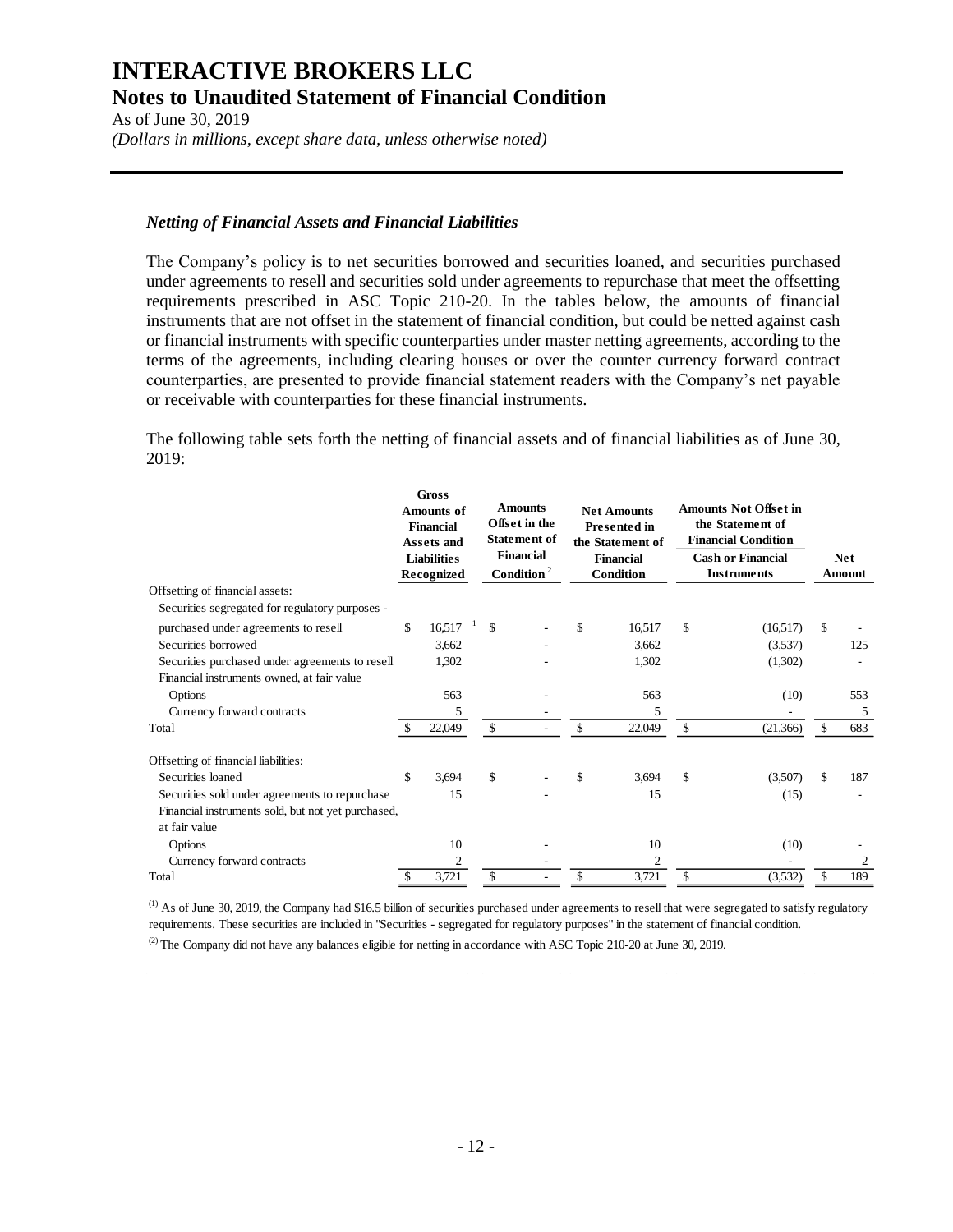As of June 30, 2019 *(Dollars in millions, except share data, unless otherwise noted)*

#### *Secured Financing Transactions – Maturities and Collateral Pledged*

The following table presents gross obligations for securities loaned transactions by remaining contractual maturity and class of collateral pledged as of June 30, 2019:

|                                                | <b>Remaining Contractual Maturity</b> |                       |    |                      |     |                   |    |                 |     |              |
|------------------------------------------------|---------------------------------------|-----------------------|----|----------------------|-----|-------------------|----|-----------------|-----|--------------|
|                                                |                                       | Overnight<br>and Open |    | Less than<br>30 days |     | $30 - 90$<br>days |    | Over 90<br>days |     | <b>Total</b> |
| Securities loaned                              |                                       |                       |    |                      |     |                   |    |                 |     |              |
| <b>Stocks</b>                                  | \$                                    | 3,634                 | \$ |                      | \$  |                   | \$ |                 | S   | 3,634        |
| Corporate bonds                                |                                       | 60                    |    |                      |     |                   |    |                 |     | 60           |
| Securities sold under agreements to repurchase |                                       |                       |    |                      |     |                   |    |                 |     |              |
| U.S. government securities                     |                                       |                       |    | 15                   |     |                   |    |                 |     | 15           |
| Total                                          |                                       | 3.694                 | S  | 15                   | \$. | ۰                 |    |                 | \$. | 3.709        |
|                                                |                                       |                       |    |                      |     |                   |    |                 |     |              |

#### **5. Segregation of Funds and Reserve Requirements**

As a result of customer activities, the Company is obligated by rules mandated by its primary regulators, the SEC and the CFTC, to segregate or set aside cash or qualified securities to satisfy such rules which have been promulgated to protect customer assets. In addition, the Company is a member of various clearing organizations at which cash or securities are deposited as required to conduct dayto-day clearance activities.

In accordance with the Customer Protection Rule, the Company is required to maintain separate bank accounts for the exclusive benefit of customers. At June 30, 2019, the Company held cash of \$1,443 and securities purchased under agreements to resell with a carrying value of \$16,400 to satisfy this requirement.

During the period ended June 30, 2019, the Company performed the computations for the assets in the proprietary accounts of brokers (commonly referred to as "PAB") in accordance with the customer reserve computation set forth under the Customer Protection Rule. At June 30, 2019, the Company held cash of \$7 and securities purchased under agreements to resell with a carrying value of \$117 to satisfy this requirement.

In accordance with the Commodity Exchange Act, the Company is required to segregate all monies, securities and property received to margin and to guarantee or secure the trades or contracts of customers in regulated commodities. At June 30, 2019, the Company had cash and securities of \$4,201, payables to brokers, dealers and clearing organizations of \$13 and commodities option contracts with net short market value of \$42 segregated to satisfy this requirement. At June 30, 2019, the net market values of long and short commodity option contracts were included in payables to brokers, dealers and clearing organizations.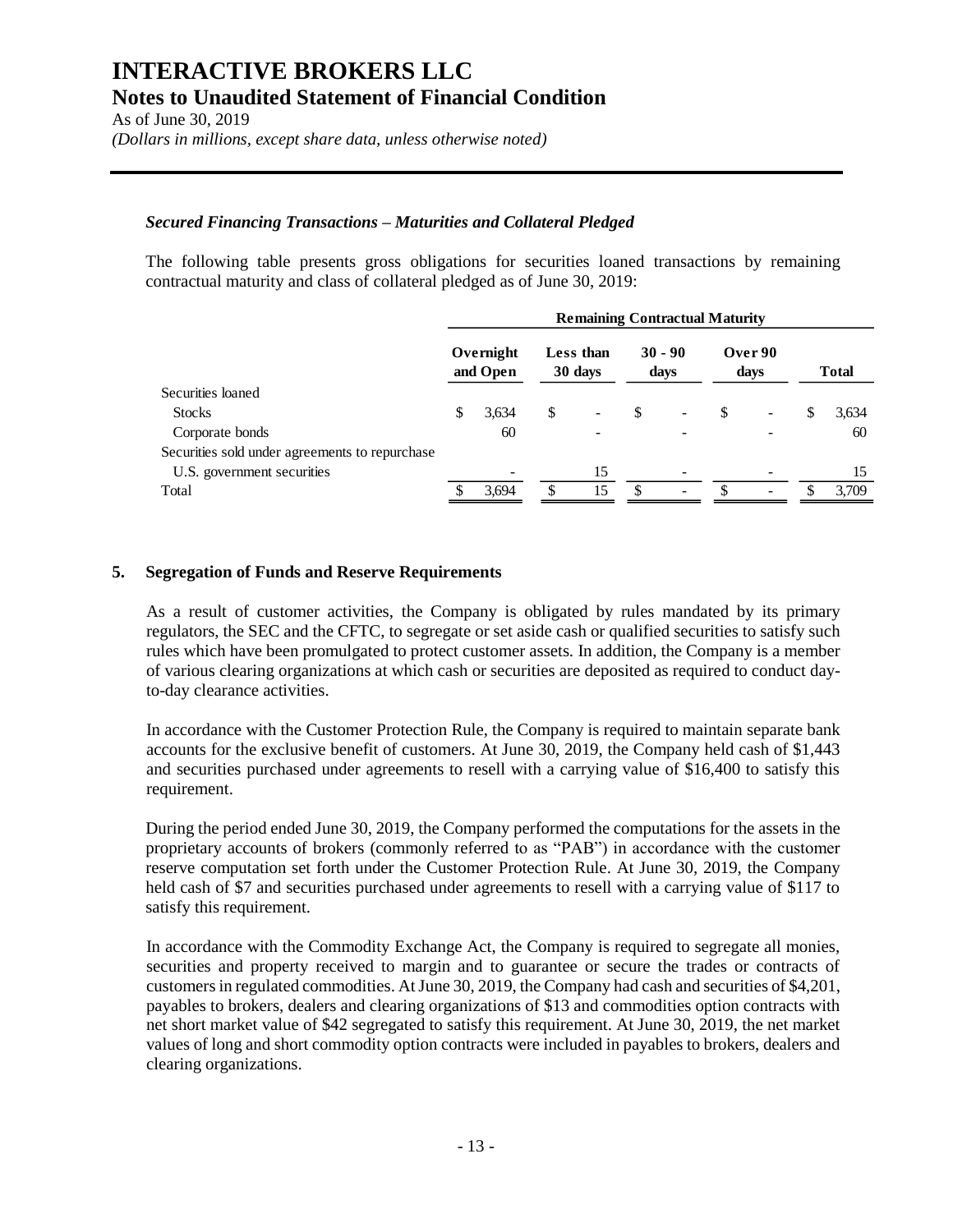As of June 30, 2019 *(Dollars in millions, except share data, unless otherwise noted)*

In accordance with CFTC Regulation 30.7, the Company is required to segregate all monies, securities and property received to margin and to guarantee or secure the trades or contracts of foreign boards of trade. At June 30, 2019, the Company had cash and securities in the amount of \$526 and receivables from brokers, dealers and clearing organizations of \$84 segregated to satisfy this requirement.

In accordance with NFA Financial Requirements Section 14, the Company is required to hold amounts, equal to or in excess of its retail forex obligation, at one or more qualifying institutions in the U.S. or money center countries (as defined in CFTC Regulation 1.49). NFA authorized the Company to utilize its daily securities reserve computations performed in accordance with the Customer Protection Rule to satisfy this requirement.

#### **6. Net Capital Requirements**

The Company is subject to the Uniform Net Capital Rule, which requires the maintenance of minimum net capital. The Company has elected to use the alternative method permitted by the rule, which requires it to maintain minimum net capital, as defined, equal to the greater of \$0.5 or 2% of aggregate debit balances arising from customer transactions, as defined. The Company is also subject to the CFTC's minimum financial requirements (Regulation 1.17), which require it to maintain minimum net capital, as defined, equal to the greater of (a) \$20 plus 5% of total retail forex obligations in excess of \$10, or (b) 8% of the total commodities risk margin requirement for all positions carried in customer and non-customer accounts. The Uniform Net Capital Rule also provides that equity capital may not be withdrawn or cash dividends paid if the resulting net capital would be less than 5% of aggregate debit balances arising from customer transactions. At June 30, 2019, the Company had net capital of \$5,433, which was \$5,010 in excess of the required net capital of \$423.

#### **7. Related Party Transactions**

In the normal course of business, the Company enters into securities transactions such as trade execution, securities lending, and securities purchased under agreements to resell transactions with affiliates. The Company also shares administrative, financial and technological resources with affiliates. All related party transactions have been executed under arm's length conditions.

The Company's related party transactions are mainly conducted with its parent, IBG LLC, IBG Holdings LLC, Timber Hill LLC, Interactive Brokers Corp., Interactive Brokers Canada Inc., Timber Hill Canada Company, Interactive Brokers (U.K.) Limited, Covestor, Inc. and its subsidiary, Covestor Limited, IBKR Financial Services AG (formerly Timber Hill Europe AG), Interactive Brokers Hong Kong Limited, IB Business Services (Shanghai) Company Limited, Interactive Brokers Securities Japan, Inc., and Interactive Brokers Australia Pty Limited.

Brokerage transaction receivables and payables are reported gross. Other affiliate receivables and payables including interest, administrative, consulting and service fees, and advances are reported net by affiliate.

Included in receivables from and payables to customers in the statement of financial condition are accounts receivable from and payable to directors, officers and affiliate customer accounts.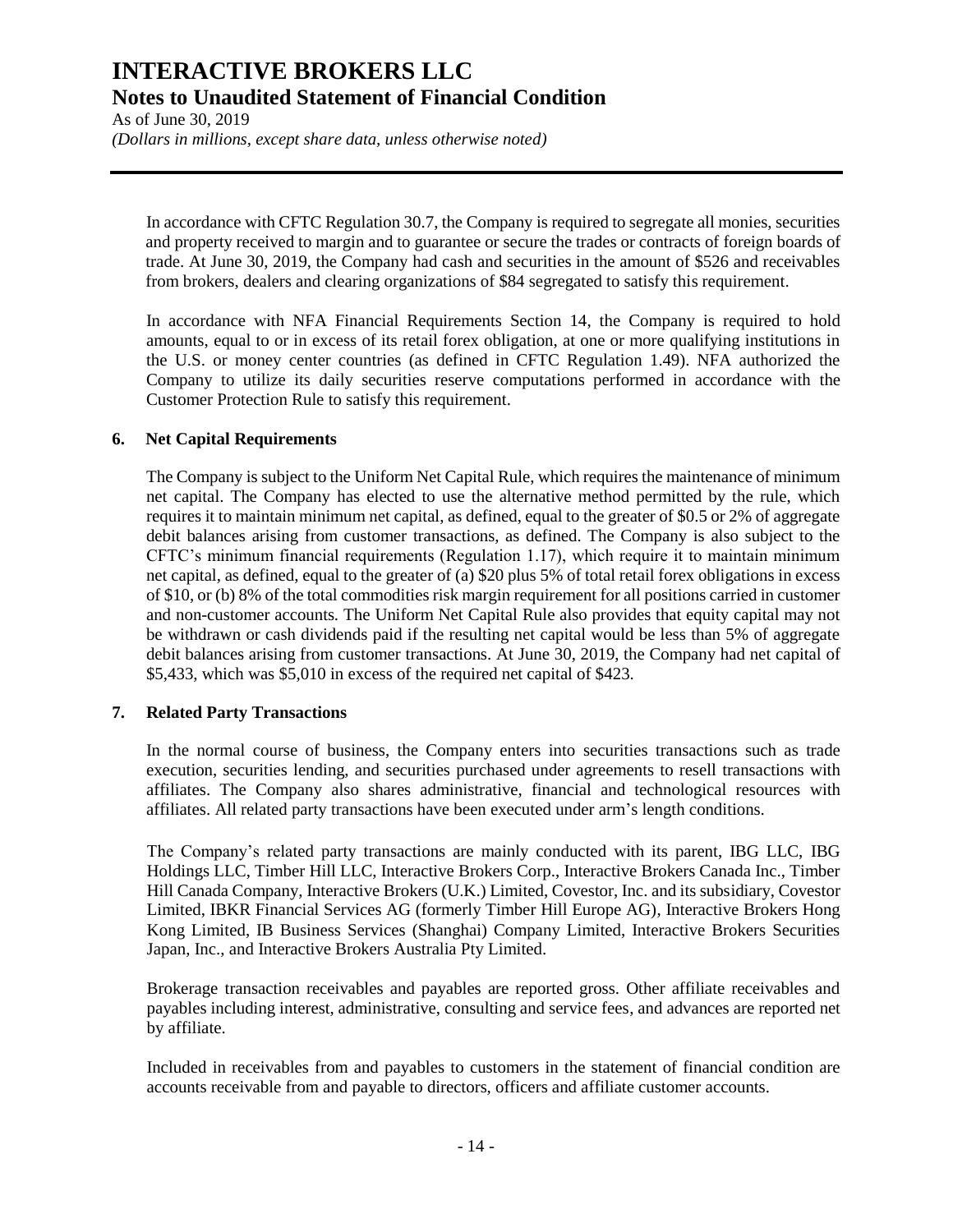As of June 30, 2019 *(Dollars in millions, except share data, unless otherwise noted)*

Included in the statement of financial condition are the following amounts with related parties at June 30, 2019:

| Assets                                                       |           |
|--------------------------------------------------------------|-----------|
| Securities borrowed                                          | \$<br>508 |
| Receivables from customers                                   | 2,347     |
| Receivables from brokers, dealers and clearing organizations | 412       |
| Receivables from affiliates                                  | 94        |
| Other receivables: interest                                  | 3         |
| Total assets with related parties                            | 3,364     |
|                                                              |           |
| Liabilities                                                  |           |
| Securities loaned                                            | \$<br>442 |
| Payables to customers                                        | 2,869     |
| Securities sold under agreements to repurchase               | 15        |
| Payables to affiliates                                       | 64        |
| Interest payable                                             |           |
| Total liabilities with related parties                       | 3,392     |

## **8. Employee Incentive Plans**

#### *Defined Contribution Plan*

The Company offers to employees who have met minimum service requirements the opportunity to participate in defined contribution retirement plans qualifying under the provisions of Section 401(k) of the Internal Revenue Code. The general purpose of this plan is to provide employees with an incentive to make regular savings in order to provide additional financial security during retirement. This plan provides for the Company to match 50% of the employees' pre-tax contribution, up to a maximum of 10% of eligible earnings. The employee is vested in the matching contribution incrementally over six years of service.

#### *2007 Stock Incentive Plan*

Under IBG, Inc.'s Stock Incentive Plan, up to 30 million shares of IBG, Inc.'s common stock may be issued to satisfy vested restricted stock units granted to directors, officers, employees, contractors and consultants of the Company. The purpose of the Stock Incentive Plan is to promote the Company's long-term financial success by attracting, retaining and rewarding eligible participants.

The Stock Incentive Plan is administered by the Compensation Committee of IBG, Inc.'s Board of Directors. The Compensation Committee has discretionary authority to determine the eligibility to participate in the Stock Incentive Plan and establishes the terms and conditions of the awards, including the number of awards granted to each participant and all other terms and conditions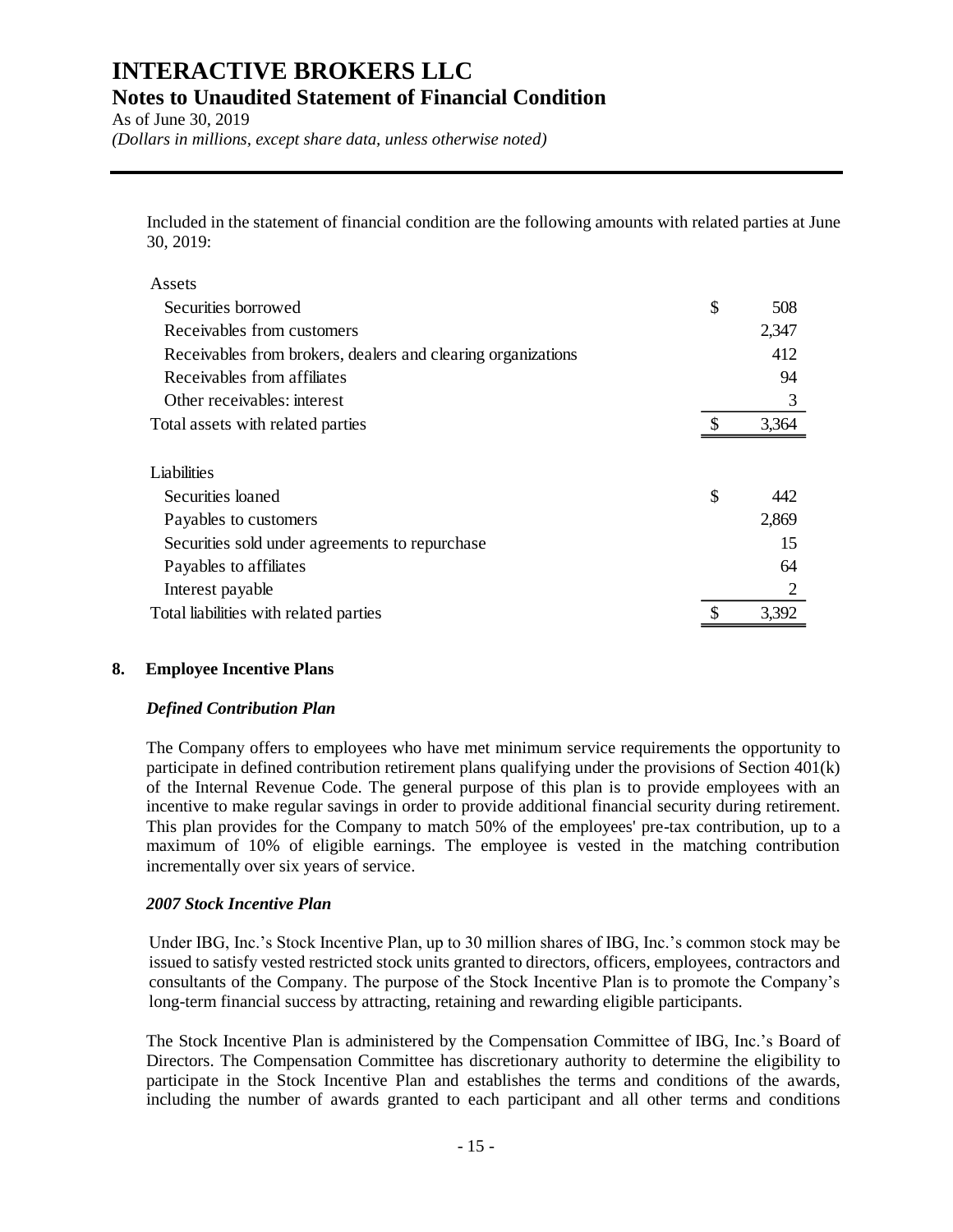As of June 30, 2019 *(Dollars in millions, except share data, unless otherwise noted)*

applicable to such awards in individual grant agreements. Awards are expected to be made primarily through grants of IBG Inc.'s restricted stock units. Stock Incentive Plan awards are subject to issuance over time. All previously granted but not yet earned awards may be cancelled by the Company upon the participant's termination of employment or violation of certain applicable covenants prior to issuance, unless determined otherwise by the Compensation Committee.

The Stock Incentive Plan provides that, upon a change in control, the Compensation Committee may, at its discretion, fully vest any granted but not yet earned awards under the Stock Incentive Plan, or provide that any such granted but not yet earned awards will be honored or assumed, or new rights substituted by the new employer on a substantially similar basis and on terms and conditions substantially comparable to those of the Stock Incentive Plan.

IBG, Inc. is expected to continue to grant awards on or about December 31 of each year to eligible participants, including employees of the Company, as part of an overall plan of equity compensation. Restricted stock units vest and become distributable to participants in accordance with the following schedule:

- 10% on the first vesting date, which is on or about May 9 of each year; and
- an additional 15% on each of the following six anniversaries of the first vesting, assuming continued employment with the Company and compliance with non-competition and other applicable covenants.

Estimated future grants under the Stock Incentive Plan are accrued for ratably during each year (see Note 2). In accordance with the vesting schedule, outstanding awards vest and are distributed to participants yearly on or about May 9 of each year. At the end of each year, no vested awards remain undistributed.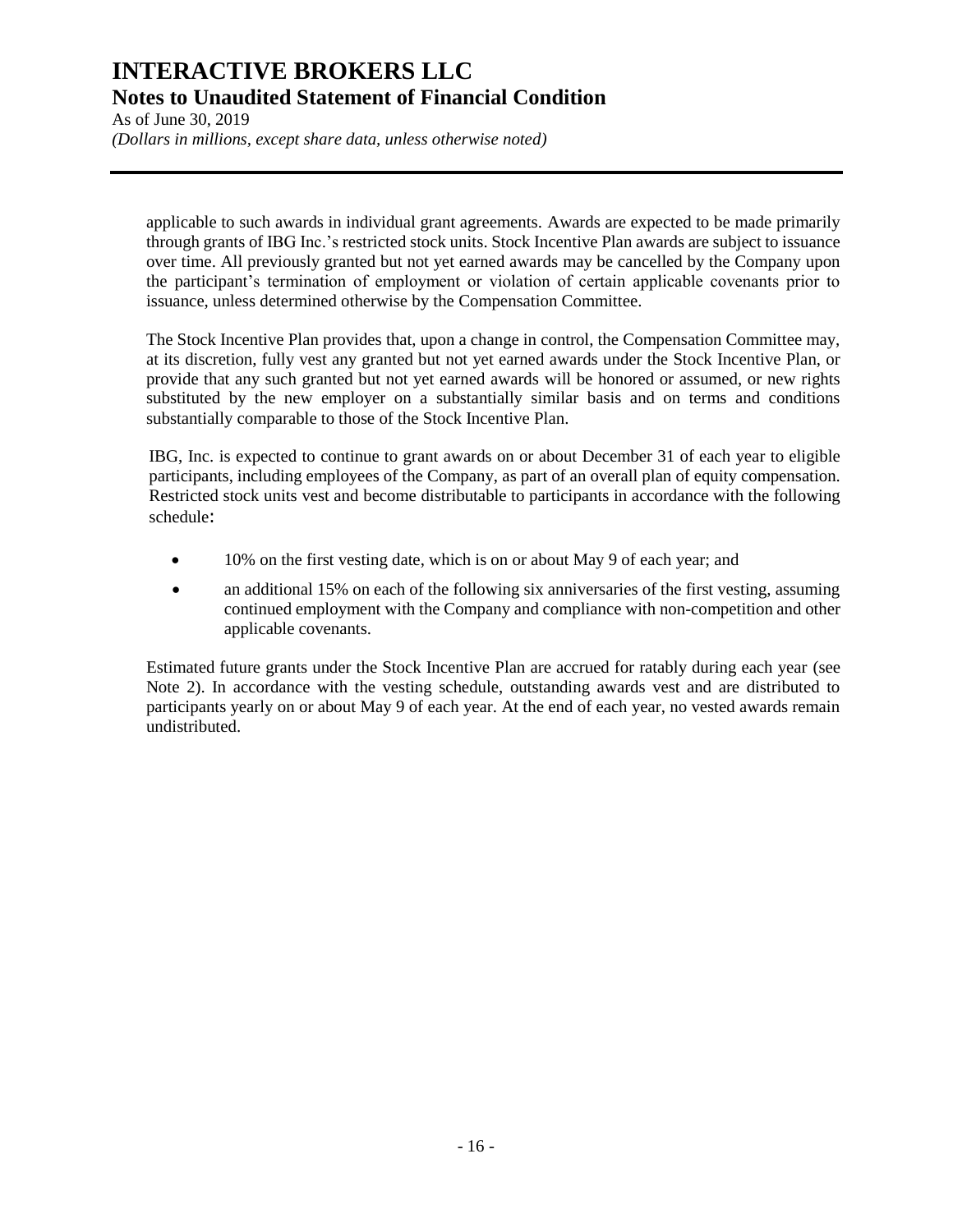As of June 30, 2019 *(Dollars in millions, except share data, unless otherwise noted)*

The following table summarizes the Stock Incentive Plan activity for the six month period ended June 30, 2019:

|                          | <b>Stock</b><br>Incentive<br>Plan Units <sup>1</sup> | <b>Intrinsic Value of SIP</b><br><b>Shares which Vested</b><br>and were Distributed <sup>2</sup> |
|--------------------------|------------------------------------------------------|--------------------------------------------------------------------------------------------------|
| Balance, January 1, 2019 | 1,412,719                                            |                                                                                                  |
| Granted                  |                                                      |                                                                                                  |
| Cancelled                | (5,572)                                              |                                                                                                  |
| Distributed              | (390, 164)                                           | \$<br>22                                                                                         |
| Balance, June 30, 2019   | 1,016,983                                            |                                                                                                  |

(1) Stock Incentive Plan number of granted restricted stock units related to 2018 was adjusted by 6 less restricted stock units during the six months ended June 30, 2019.

<sup>(2)</sup> Intrinsic value of SIP units distributed represents the compensation value reported to the participants.

Awards previously granted but not yet earned under the Stock Incentive Plan are subject to the plans' post-employment provisions in the event a participant ceases employment with the Company. Through June 30, 2019, a total of 120,957 restricted stock units have been distributed under these postemployment provisions.

#### **9. Property and Equipment**

Property and equipment, which are included in other assets in the statement of financial condition are comprised of leasehold improvements, computer equipment, computer software, and office furniture and equipment.

At June 30, 2019, property and equipment consisted of:

| Leasehold improvements                           | \$  |
|--------------------------------------------------|-----|
| Computer equipment                               |     |
| Computer software                                |     |
| Office furniture and equipment                   |     |
|                                                  |     |
| Less - accumulated depreciation and amortization | (4) |
| Property and equipment, net                      |     |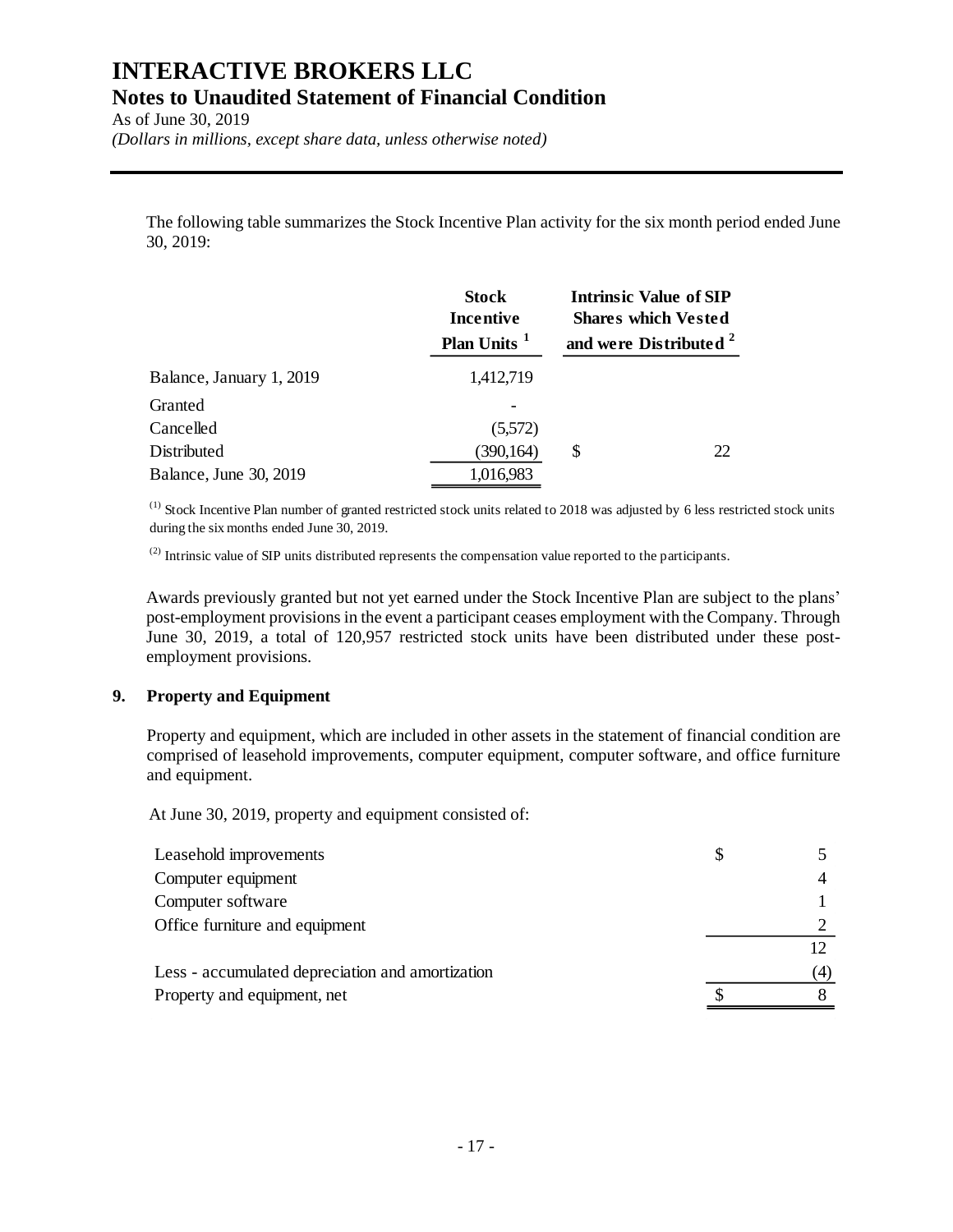As of June 30, 2019

*(Dollars in millions, except share data, unless otherwise noted)*

### **10. Leases**

All of the Company's leases are classified as operating leases and primarily consist of real estate leases for corporate offices. As of June 30, 2019, the weighted-average remaining lease term on these leases is approximately 7 years and the weighted-average discount rate used to measure the lease liabilities is approximately 4.18%. The Company's lease agreements do not contain any residual value guarantees, restrictions or covenants.

The following table presents balances reported in the statement of financial condition related to the Company's leases as of June 30, 2019:

| $Right-of-use assets1$ |  |
|------------------------|--|
| Lease liabilities $1$  |  |

 $\overline{^{(1)}}$  Right-of-use assets are included in other assets and lease liabilities are included in accounts payable, accrued expenses and other liabilities in the Company's statement of financial condition.

The following table reconciles the undiscounted cash flows of the Company's leases as of June 30, 2019 to the present value of its operating lease payments:

| 2019 (remaining)                             | \$ |     |
|----------------------------------------------|----|-----|
| 2020                                         |    |     |
| 2021                                         |    | 2   |
| 2022                                         |    | 2   |
| 2023                                         |    | 3   |
| 2024                                         |    | 3   |
| Thereafter                                   |    | 3   |
| Total undiscounted operating lease payments  | S  | 16  |
| Less: imputed interest                       |    | (2) |
| Present value of operating lease liabilities |    | 14  |

#### **11. Commitments, Contingencies and Guarantees**

#### *Claims Against Customers*

Over an extended period in 2018, a small number of the Company's brokerage customers had taken relatively large positions in a security listed on a major U.S. exchange. The Company extended margin loans against the security at a conservatively high collateral requirement. In December 2018, within a very short timeframe, this security lost a substantial amount of its value. During the quarter ended March 31, 2019, subsequent price declines in the stock caused these accounts to fall into deficits, despite the Company's efforts to liquidate the customers' positions. The Company is currently evaluating pursuing the collection of the debts, although debt collection efforts are inherently difficult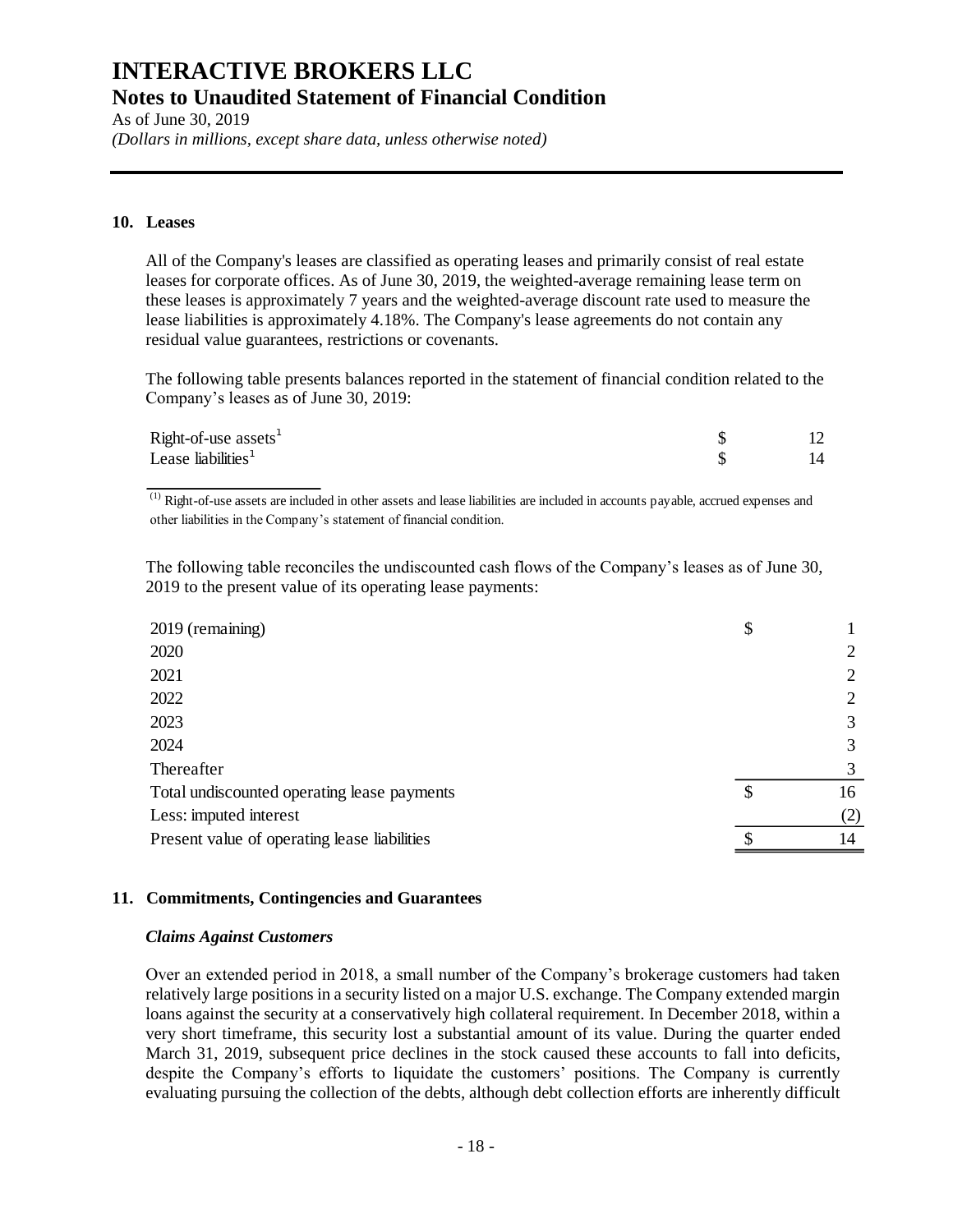As of June 30, 2019 *(Dollars in millions, except share data, unless otherwise noted)*

and uncertain. The ultimate effect of this incident on the Company's results will depend upon market conditions and the outcome of the Company's debt collection efforts.

#### *Litigation*

The Company is subject to certain pending and threatened legal actions that arise out of the normal course of business. Litigation is inherently unpredictable, particularly in proceedings where claimants seek substantial or indeterminate damages, or which are in their early stages. The Company has not been able to quantify the actual loss or range of loss related to such legal proceedings, the manner in which they will be resolved, the timing of final resolution or the ultimate settlement. Management believes that the resolution of these actions will not have a material effect, if any, on the Company's business or financial condition, but may have a material impact on the results of operations for a given period.

The Company accounts for potential losses related to litigation in accordance with FASB ASC Topic 450, "Contingencies." As of June 30, 2019, reserves provided for potential losses related to litigation matters were not material.

#### *Trading Technologies Matter*

On February 3, 2010, Trading Technologies International, Inc. ("Trading Technologies") filed a complaint in the U.S. District Court for the Northern District of Illinois, Eastern Division, against IBG, Inc., IBG LLC, IBG Holdings LLC, and the Company. Thereafter, Trading Technologies dismissed IBG, Inc. and IBG Holdings LLC from the case, leaving only IBG LLC and the Company as defendants ("Defendants"). The operative complaint, as amended, alleges that the Defendants have infringed and continue to infringe twelve U.S. patents held by Trading Technologies. Trading Technologies is seeking, among other things, unspecified damages and injunctive relief ("the Litigation"). The Defendants filed an answer to Trading Technologies' amended complaint, as well as related counterclaims. The Defendants deny Trading Technologies' claims, assert that the asserted patents are not infringed and are invalid, and assert several other defenses as well. Trading Technologies also filed patent infringement lawsuits against approximately a dozen other companies in the same court. The Litigation was consolidated with the other lawsuits filed by Trading Technologies.

The Defendants and/or certain codefendants filed petitions with the United States Patent and Trademark Office ("USPTO") for Covered Business Method Review ("CBM Review") on the asserted patents. The District Court granted the Defendants' motion to stay the Litigation pending the CBM Reviews. The USPTO Patent Trial Appeal Board ("PTAB") found all claims of ten of the twelve asserted patents to be invalid. Of the remaining two patents, 53 of the 56 claims of one patent were held invalid and the other patent survived CBM Review proceedings. Appeals were filed by either Defendants or Trading Technologies on all PTAB determinations.

On February 13, 2019, the United States Court of Appeals for the Federal Circuit issued opinions in the appeals on four patents from the CBM Review determinations. The Federal Circuit vacated the CBM Review determinations of invalidity for these four patents, concluding that these patents were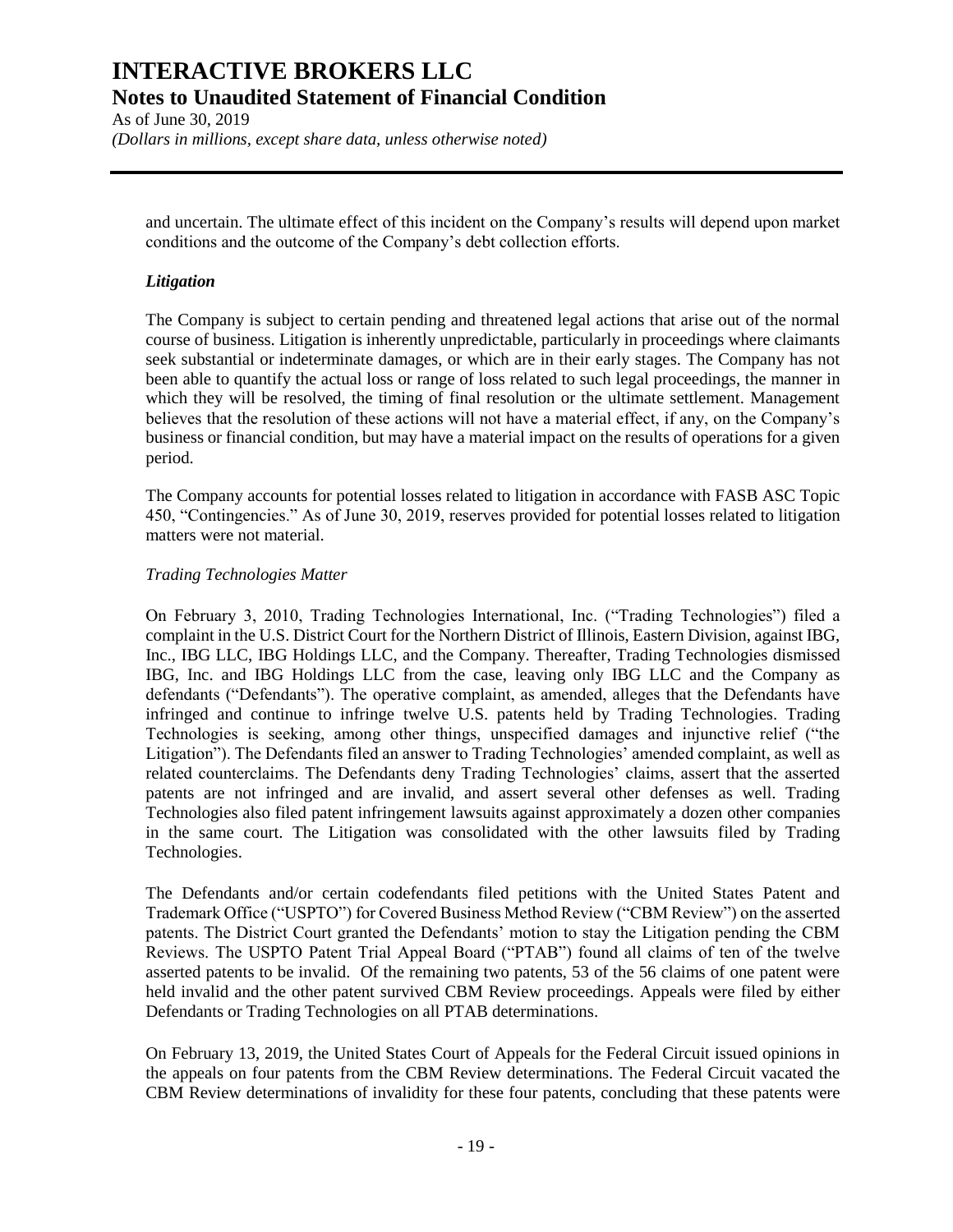As of June 30, 2019

*(Dollars in millions, except share data, unless otherwise noted)*

not eligible for CBM Review. The Federal Circuit denied the Company's request for rehearing on one of the four patents. On February 26, 2019, the District Court ordered that the stay be lifted with respect to the four patents that are the subject of the Federal Circuit decision vacating the CBM Review determinations and scheduled trial for February 2020. On April 18, 2019, the Federal Circuit issued opinions in the appeals on an additional three patents from the CBM Review determinations. The Federal Circuit affirmed the CBM Review determinations of invalidity for these three patents. On April 30, 2019, the Federal Circuit issued an opinion in the appeal on an additional patent from the CBM Review determinations. The Federal Circuit affirmed the CBM Review determination of invalidity for the patent. On May 21, 2019, the Federal Circuit issued opinions on an additional three patents from the CBM Review determinations. The Federal Circuit affirmed the CBM review determinations of invalidity for these three patents. On July 1, 2019, the Federal Circuit issued an opinion in the appeal on an additional patent from the CBM Review determination. The Federal Circuit affirmed the CBM Review determination of invalidity for the patent.

While it is difficult to predict the outcome of the matter, the Company believes it has meritorious defenses to the allegations made in the complaint and intends to defend itself vigorously against them. However, litigation is inherently uncertain and there can be no guarantee that the Company will prevail or that the Litigation can be settled on favorable terms.

#### *Class Action Matter*

On December 18, 2015, a former individual customer filed a purported class action complaint against the Company, IBG, Inc., and Thomas Frank, PhD, the Company's Executive Vice President and Chief Information Officer, in the U.S. District Court for the District of Connecticut. The complaint alleges that the purported class of the Company's customers were harmed by alleged "flaws" in the computerized system used to close out (i.e., liquidate) positions in customer brokerage accounts that have margin deficiencies. The complaint seeks, among other things, undefined compensatory damages and declaratory and injunctive relief.

On September 28, 2016, the District Court issued an order granting the Company's motion to dismiss the complaint in its entirety, and without providing plaintiff leave to amend. On September 28, 2017, plaintiff appealed to the United States Court of Appeals for the Second Circuit. On September 26, 2018, the Court of Appeals affirmed the dismissal of plaintiff's claims of breach of contract and commercially unreasonable liquidation but vacated and remanded back to the District Court plaintiff's claims for negligence. On November 30, 2018, the plaintiff filed a second amended complaint. The Company filed a motion to dismiss the new complaint on January 15, 2019 requesting that the District Court dismiss the remaining negligence claims. Regardless of the ultimate outcome of the motion to dismiss, the Company does not believe that a purported class action is appropriate given the great differences in portfolios, markets and many other circumstances surrounding the liquidation of any particular customer's margin-deficient account. The Company and the related defendants intend to continue to defend themselves vigorously against the case and, consistent with past practice in connection with this type of unwarranted action, any potential claims for counsel fees and expenses incurred in defending the case may be fully pursued against the plaintiff.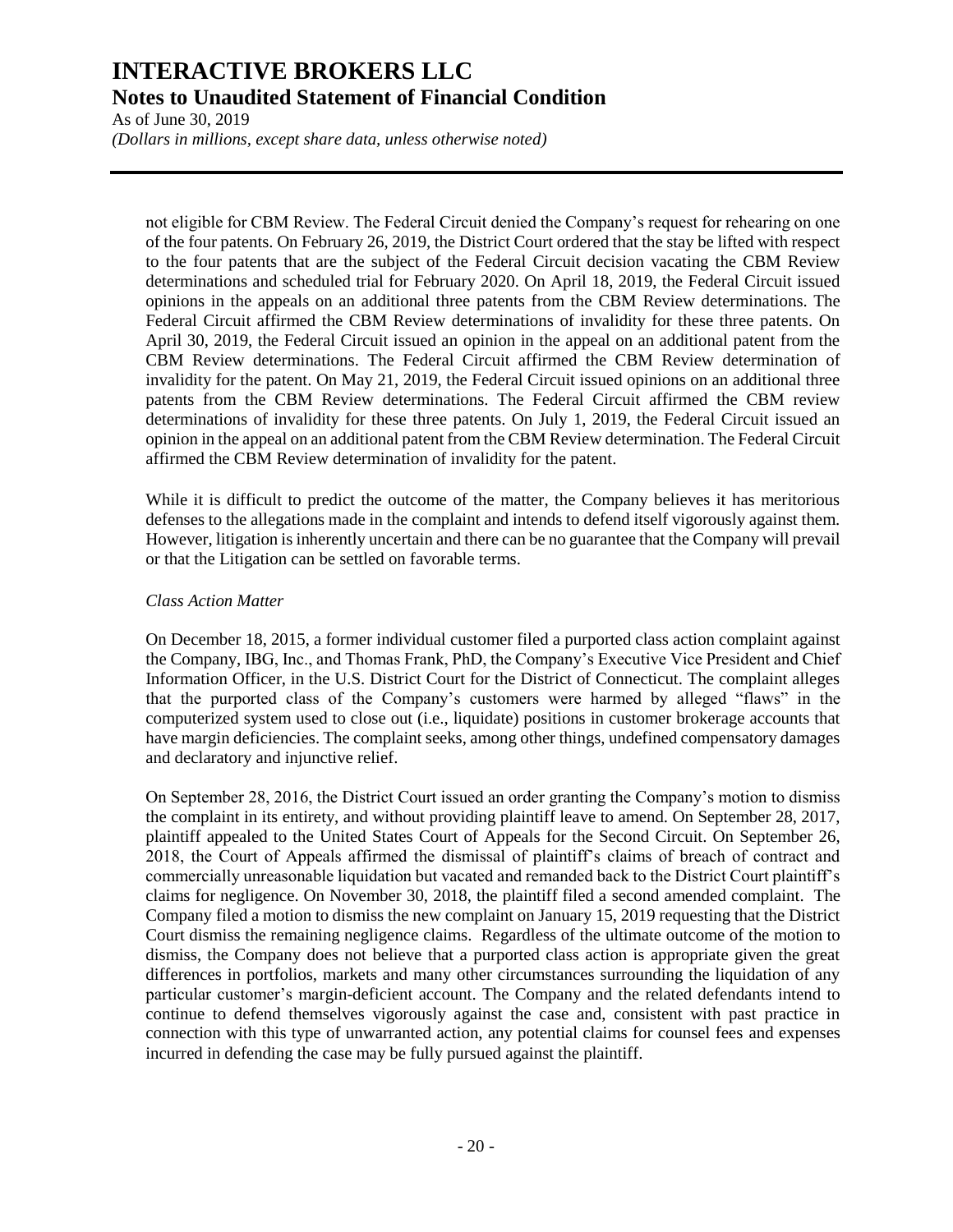As of June 30, 2019 *(Dollars in millions, except share data, unless otherwise noted)*

#### *Regulatory Matters*

The Company is currently providing information to FINRA, the SEC, the CFTC, and the United States Department of Justice focused on anti-money laundering and Bank Secrecy Act practices. The Company periodically reviews these practices to make them more robust and to keep pace with changing regulatory standards, and the Company has been enhancing and augmenting its procedures and personnel in these areas over the past several years. While the outcome of the examinations and inquiries currently in progress cannot be predicted, the Company does not believe that they are likely to have a materially adverse effect on its statement of financial condition.

### *Guarantees*

The Company provides guarantees to securities and commodities clearing houses and exchanges which meet the accounting definition of a guarantee under FASB ASC Topic 460, "Guarantees." Under standard membership agreements, clearing house and exchange members are required to guarantee collectively the performance of other members. Under the agreements, if a member becomes unable to satisfy its obligations, other members would be required to meet shortfalls. In the opinion of management, the Company's liability under these arrangements is not quantifiable and could exceed the cash and securities they have posted as collateral. However, the potential for the Company to be required to make payments under these arrangements is remote. Accordingly, no contingent liability is carried in the statement of financial condition for these arrangements.

In connection with its retail brokerage business, the Company performs securities and commodities execution, clearance and settlement on behalf of its customers for whom it commits to settle trades submitted by such customers with the respective clearing houses. If a customer fails to fulfill its settlement obligations, the Company must fulfill those settlement obligations. The Company is fully secured by assets in customers' accounts and any proceeds received from securities and commodities transactions entered into by the Company on behalf of customers. No contingent liability is carried in the statement of financial condition for such customer obligations.

## *Other Commitments*

Certain clearing houses, clearing banks and firms used by the Company are given a security interest in certain assets of the Company held by those clearing organizations. These assets may be applied to satisfy the obligations of the Company to the respective clearing organizations.

## **12. Collateralized Transactions**

The Company enters into securities borrowing and lending transactions and agreements to repurchase and resell securities to obtain securities for settlement and to earn residual interest rate spreads. In addition, the Company's customers pledge their securities owned to collateralize margin loans. Under these transactions, the Company either receives or provides collateral, including equity, corporate debt and U.S. government securities. Under typical agreements, the Company is permitted to sell or repledge securities received as collateral and use these securities to secure securities purchased under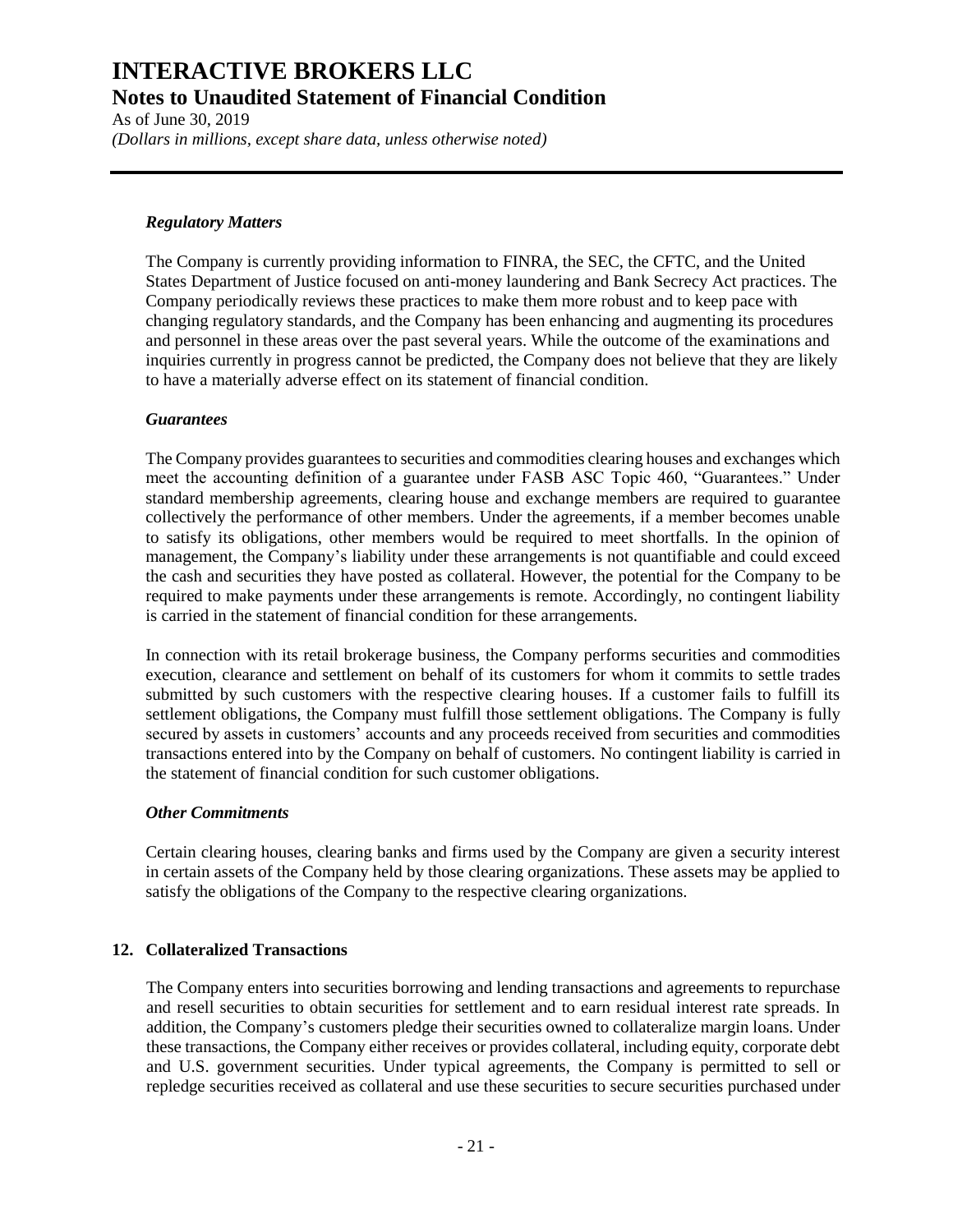As of June 30, 2019 *(Dollars in millions, except share data, unless otherwise noted)*

agreements to resell, enter into securities lending transactions or deliver these securities to counterparties to cover short positions.

The Company also engages in securities financing transactions with and for customers through margin lending. Customer receivables generated from margin lending activity are collateralized by customer-owned securities held by the Company. Customers' required margin levels and established credit limits are monitored continuously by risk management staff using automated systems. Pursuant to the Company's policy and as enforced by such systems, customers are required to deposit additional collateral or reduce positions, when necessary, to avoid automatic liquidation of their positions.

Margin loans are extended to customers on a demand basis and are not committed facilities. Factors considered in the acceptance or rejection of margin loans are the amount of the loan, the degree of leverage being employed in the customer account and an overall evaluation of the customer's portfolio to ensure proper diversification or, in the case of concentrated positions, appropriate liquidity of the underlying collateral. Additionally, transactions relating to concentrated or restricted positions are limited or prohibited by raising the level of required margin collateral (to 100% in the extreme case). Underlying collateral for margin loans is evaluated with respect to the liquidity of the collateral positions, valuation of securities, volatility analysis and an evaluation of industry concentrations. Adherence to the Company's collateral policies significantly limits the Company's credit exposure to margin loans in the event of a customer's default. Under margin lending agreements, the Company may request additional margin collateral from customers and may sell securities that have not been paid for or purchase securities sold but not delivered from customers, if necessary. At June 30, 2019, approximately \$24.3 billion of customer margin loans were outstanding.

The following table summarizes the amounts related to collateralized transactions as of June 30, 2019:

|                                                                           | Permitted<br>to Repledge |        | Sold or<br>Repledged |        |
|---------------------------------------------------------------------------|--------------------------|--------|----------------------|--------|
|                                                                           |                          |        |                      |        |
| Securities lending transactions                                           |                          | 25,077 |                      | 3,751  |
| Securities purchased under agreements to resell transactions <sup>1</sup> |                          | 17,886 |                      | 17,045 |
| Customer margin assets                                                    |                          | 24,539 |                      | 9,162  |
|                                                                           |                          | 67,502 |                      | 29,958 |

(1) As of June 30, 2019, \$16.5 billion or 97% of securities acquired through agreements to resell that are shown as repledged have been deposited in a separate bank account for the exclusive benefit of customers in accordance with SEC Rule 15c3-3.

At June 30, 2019, financial instruments owned and pledged as collateral, where the counterparty has the right to repledge, consist of U.S. government securities of \$38.